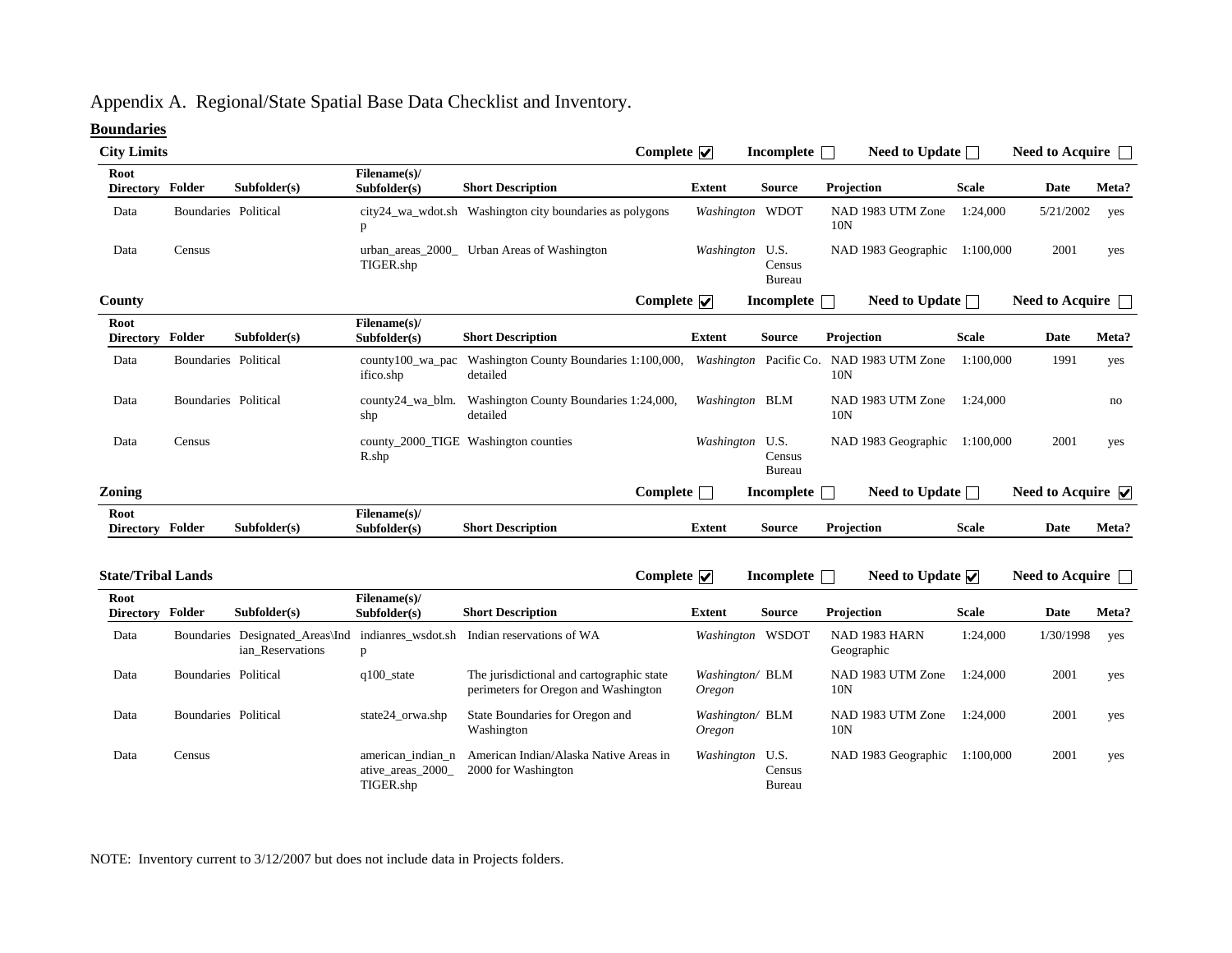| Data                     | Census    |                                                     | american indian n<br>ative_areas_TIGER Washington<br>.shp | American Indian/Alaska Native Areas for                                                                             | Washington U.S. | Census<br><b>Bureau</b> | NAD 1983 Geographic                        | 1:100,000    | 2001            | yes   |
|--------------------------|-----------|-----------------------------------------------------|-----------------------------------------------------------|---------------------------------------------------------------------------------------------------------------------|-----------------|-------------------------|--------------------------------------------|--------------|-----------------|-------|
| <b>Watersheds/HUCs</b>   |           |                                                     |                                                           | Complete $\overline{\mathbf{v}}$                                                                                    |                 | <b>Incomplete</b>       | Need to Update $\Box$                      |              | Need to Acquire |       |
| Root<br><b>Directory</b> | Folder    | Subfolder(s)                                        | Filename(s)/<br>Subfolder(s)                              | <b>Short Description</b>                                                                                            | <b>Extent</b>   | <b>Source</b>           | Projection                                 | <b>Scale</b> | Date            | Meta? |
| Data                     |           | Boundaries Ecoregions\Ecoregion<br>s Boundaries.mdb | Watersheds HUC<br>R <sub>1</sub>                          | Watershed (HUC) Level 3, subregion<br>boundaries                                                                    | Regional        |                         | NAD 1983 Albers                            |              |                 | no    |
| Data                     | Hydrology | Watershed\HUC\NHD huc10.shp<br>HUC                  |                                                           | Level 10 Hydrologic Unit boundaries and<br>codes for the United States, Puerto Rico,<br>and the U.S. Virgin Islands |                 | S                       | United States USGS\NRC NAD 1983 Geographic | varies       | unknown         | yes   |
| Data                     | Hydrology | Watershed\HUC\NHD huc12.shp<br>HUC                  |                                                           | Level 12 Hydrologic Unit boundaries and<br>codes for the United States, Puerto Rico,<br>and the U.S. Virgin Islands |                 | S                       | United States USGS\NRC NAD 1983 Geographic | varies       | unknown         | yes   |
| Data                     | Hydrology | Watershed\HUC\NHD huc2.shp<br>HUC                   |                                                           | Level 2 Hydrologic Unit boundaries and<br>codes for the United States, Puerto Rico,<br>and the U.S. Virgin Islands  |                 | S                       | United States USGS\NRC NAD 1983 Geographic | varies       | unknown         | yes   |
| Data                     | Hydrology | Watershed\HUC\NHD huc4.shp<br>HUC                   |                                                           | Level 4 Hydrologic Unit boundaries and<br>codes for the United States, Puerto Rico,<br>and the U.S. Virgin Islands  |                 | S                       | United States USGS\NRC NAD 1983 Geographic | varies       | unknown         | yes   |
| Data                     | Hydrology | Watershed\HUC\NHD huc6.shp<br>HUC                   |                                                           | Level 6 Hydrologic Unit boundaries and<br>codes for the United States, Puerto Rico,<br>and the U.S. Virgin Islands  |                 | S                       | United States USGS\NRC NAD 1983 Geographic | varies       | unknown         | yes   |
| Data                     | Hydrology | Watershed\HUC\NHD huc8.shp<br>HUC                   |                                                           | Level 8 Hydrologic Unit boundaries and<br>codes for the United States, Puerto Rico,<br>and the U.S. Virgin Islands  |                 | S                       | United States USGS\NRC NAD 1983 Geographic | varies       | unknown         | yes   |

| <b>Ecoregions</b>        |        |                                                                   |                                         | Complete $\nabla$                                                               |                                   | <b>Incomplete</b>                                        | Need to Update $\Box$    |              | <b>Need to Acquire</b> |       |
|--------------------------|--------|-------------------------------------------------------------------|-----------------------------------------|---------------------------------------------------------------------------------|-----------------------------------|----------------------------------------------------------|--------------------------|--------------|------------------------|-------|
| Root<br><b>Directory</b> | Folder | Subfolder(s)                                                      | Filename(s)/<br>Subfolder(s)            | <b>Short Description</b>                                                        | Extent                            | <b>Source</b>                                            | Projection               | <b>Scale</b> | Date                   | Meta? |
| Data                     |        | Boundaries Ecoregions                                             | ion.mdb                                 | Ecoregion_Annotat Annotations for ecoregions_boundaries.mdb United States USFWS |                                   |                                                          | NAD 1983 Albers          |              |                        | no    |
| Data                     |        | Boundaries Ecoregions Ecoregion<br>s Boundaries.mdb               | Bailey_Ecoregions                       | Bailey's ecoregions                                                             |                                   | <b>United States USFS</b>                                | NAD 1983 Albers          | 1:7.500,000  | 3/1/2004               | yes   |
| Data                     |        | Boundaries Ecoregions Ecoregion Basins_HUC_R1<br>s Boundaries.mdb |                                         | Western United States HUCs, level 4                                             | Western<br><b>United States S</b> |                                                          | USGS/NRC NAD 1983 Albers |              |                        | no    |
| Data                     |        | Boundaries Ecoregions Ecoregion<br>s Boundaries.mdb               | BBS_Physiographi<br>c Strata            | Breeding Bird Survey physiographic strata                                       |                                   | United States American<br>Breeding<br><b>Bird Survey</b> | NAD 1983 Albers          |              | 1993                   | yes   |
| Data                     |        | Boundaries Ecoregions Ecoregion<br>s Boundaries.mdb               | Bird Conservation<br>$\mathsf{Regions}$ | <b>Bird Conservation Regions</b>                                                | <b>United States</b>              |                                                          | NAD 1983 Albers          |              |                        | no    |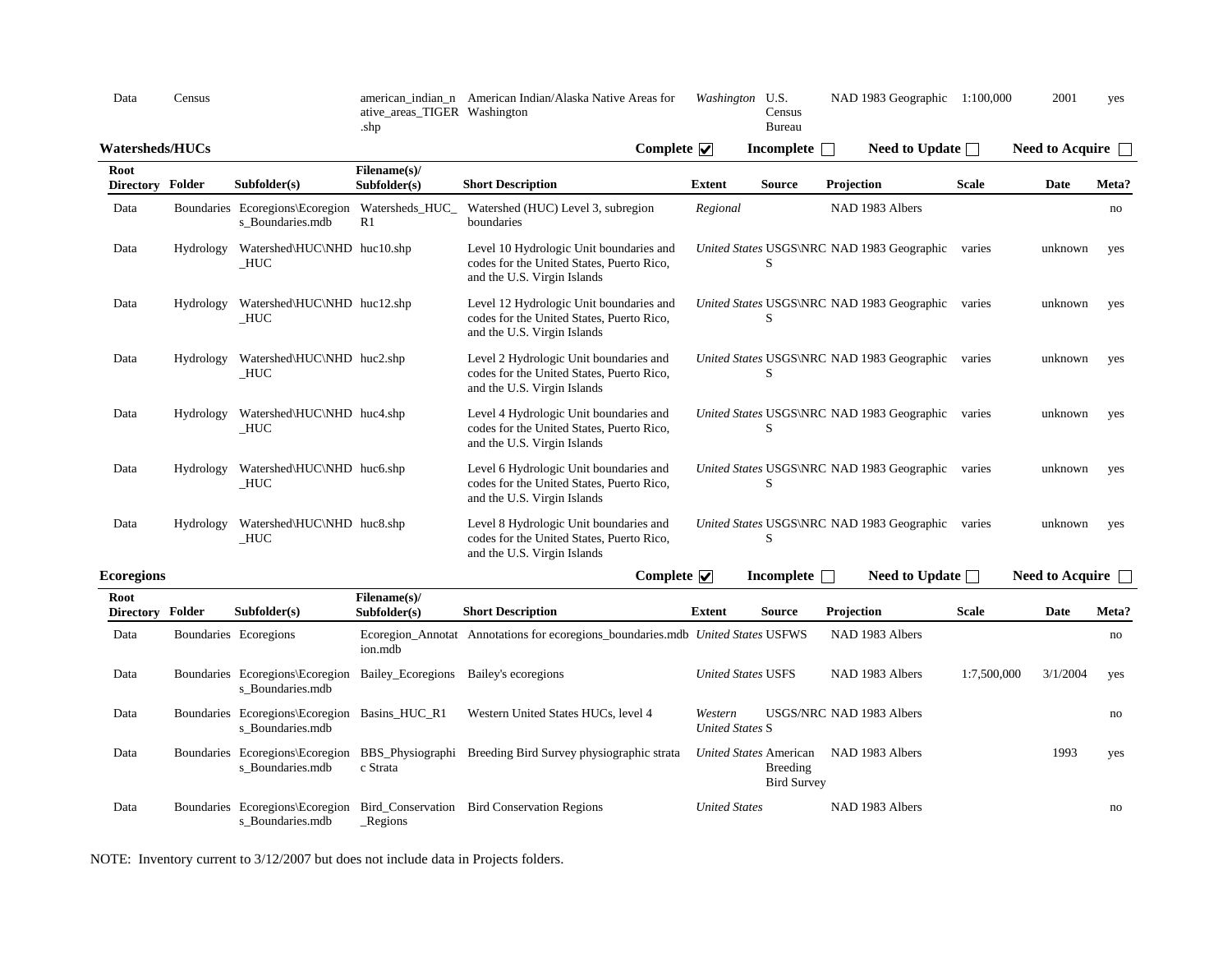| Data             |                                   | s_Boundaries.mdb                                                   | ns                                   | Boundaries Ecoregions\Ecoregion CWCS_WA_Regio Washington Comprehensive Wildlife<br><b>Conservation Strategies ecoregions</b>   | Washington WDFW            |                                    | NAD 1983 Albers                           |              |                                      | no        |
|------------------|-----------------------------------|--------------------------------------------------------------------|--------------------------------------|--------------------------------------------------------------------------------------------------------------------------------|----------------------------|------------------------------------|-------------------------------------------|--------------|--------------------------------------|-----------|
| Data             |                                   | Boundaries Ecoregions Ecoregion<br>s Boundaries.mdb                | Ecological_Divisio<br>ns NatureServe | Subcontinental landscapes reflecting both<br>climate and biogeographic history, modified<br>from Bailey at the Division Scale. |                            |                                    | United States Natureserve NAD 1983 Albers |              |                                      | no        |
| Data             |                                   | Boundaries Ecoregions Ecoregion<br>s_Boundaries.mdb                | FWS_AdminRegio<br>ns_US_States       | <b>USFWS</b> Administrative Regions                                                                                            | <b>United States USFWS</b> |                                    | NAD 1983 Albers                           |              |                                      | no        |
| Data             |                                   | Boundaries Ecoregions\Ecoregion FWS_Ecoregions<br>s Boundaries.mdb |                                      | <b>USFWS</b> Ecoregions                                                                                                        | <b>United States USFWS</b> |                                    | NAD 1983 Albers                           |              |                                      | no        |
| Data             |                                   | s Boundaries.mdb                                                   | <b>OS</b>                            | Boundaries Ecoregions\Ecoregion Joint_Ventures_EC Joint Ventures regions                                                       | <b>United States USFWS</b> |                                    | NAD 1983 Albers                           |              |                                      | no        |
| Data             |                                   | Boundaries Ecoregions\Ecoregion<br>s_Boundaries.mdb                | Omernik_Ecoregio<br>n_Level3         | Omernik Level III ecoregions                                                                                                   | <b>United States EPA</b>   |                                    | NAD 1983 Albers                           | 1:7,500,000  | 6/1/2005                             | yes       |
| Data             |                                   | Boundaries Ecoregions\Ecoregion PIF_Ecoregions<br>s Boundaries.mdb |                                      | Partners In Flight ecoregions                                                                                                  | <b>United States USFWS</b> |                                    | NAD 1983 Albers                           |              |                                      | no        |
| Data             |                                   | Boundaries Ecoregions\Ecoregion Refuge_APP_R1<br>s Boundaries.mdb  |                                      | National Wildlife Refuge approved<br>boundaries, Region 1                                                                      | <b>United States USFWS</b> |                                    | NAD 1983 Albers                           |              |                                      | no        |
| Data             |                                   | Boundaries Ecoregions\Ecoregion TNC_Ecoregions<br>s Boundaries.mdb |                                      | TNC ecoregions                                                                                                                 | <b>United States TNC</b>   |                                    | NAD 1983 Albers                           |              |                                      | no        |
| Data             | Environme EPA<br>ntal_Qualit<br>y |                                                                    | orwa_ecoregions_<br>$DU$ epa.shp     | EPA Level III & IV Ecoregions- 1998                                                                                            | <i><b>Oregon</b></i>       | Washington/ EPA/DOE                | NAD 1983 UTM Zone<br>10N                  |              | 1996                                 | $\rm{no}$ |
|                  |                                   | <b>Special Designations (e.g., Wilderness)</b>                     |                                      | Complete $\Box$                                                                                                                |                            | Incomplete $\overline{\mathbf{v}}$ | Need to Update $\Box$                     |              | Need to Acquire $\sqrt{\phantom{a}}$ |           |
| Root             |                                   |                                                                    | Filename(s)/                         |                                                                                                                                |                            |                                    |                                           |              |                                      |           |
| Directory Folder |                                   | Subfolder(s)                                                       | Subfolder(s)                         | <b>Short Description</b>                                                                                                       | <b>Extent</b>              | <b>Source</b>                      | Projection                                | <b>Scale</b> | Date                                 | Meta?     |
| Data             |                                   | Boundaries Designated_Areas\Ma nerr.shp<br>rine_Managed_Areas      |                                      | Marine Managed Areas of the United States: US<br>National Estuarine Research Reserve<br><b>System Digital Boundaries</b>       |                            | <b>NOAA</b>                        | WGS 1984 Geographic                       | unknown      | 1/1/2005                             | yes       |
| Data             |                                   | Boundaries Designated_Areas\Ma nmfs.shp<br>rine_Managed_Areas      |                                      | Marine Managed Areas of the United States: US<br>National Marine Fisheries Service Digital<br><b>Boundaries</b>                |                            | <b>NOAA</b>                        | WGS 1984 Geographic                       | unknown      | 1/1/2005                             | yes       |
| Data             |                                   | Boundaries Designated_Areas\Ma nms.shp<br>rine_Managed_Areas       |                                      | Marine Managed Areas Inventory of the<br>United States: National Marine Sanctuary<br>Program Digital Boundaries                | US                         | <b>NOAA</b>                        | WGS 1984 Geographic                       | unknown      | 1/1/2005                             | yes       |
| Data             |                                   | Boundaries Designated_Areas\Ma nps.shp<br>rine_Managed_Areas       |                                      | Marine Managed Areas Inventory of the<br>United States: National Park Service Digital<br><b>Boundaries</b>                     | US                         | <b>NOAA</b>                        | WGS 1984 Geographic                       | unknown      | 1/1/2005                             | yes       |
| Data             |                                   | Boundaries Designated_Areas\Ma nwr.shp<br>rine_Managed_Areas       |                                      | Marine Managed Areas of the United States: US<br>National Wildlife Refuge System Digital<br><b>Boundaries</b>                  |                            | <b>NOAA</b>                        | WGS 1984 Geographic                       | unknown      | 1/1/2005                             | yes       |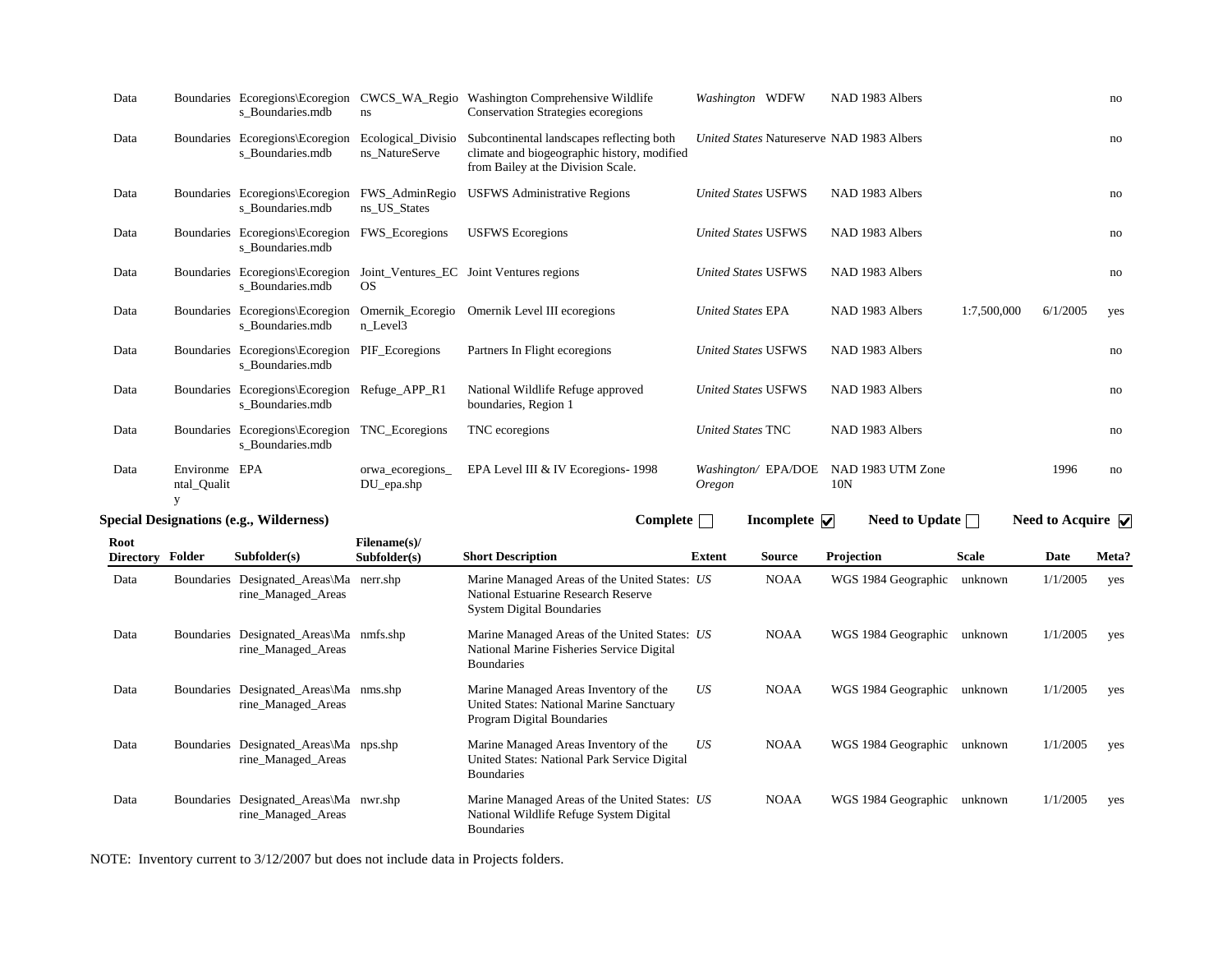| Data | Boundaries Designated_Areas\Ma wa.shp<br>rine_Managed_Areas     | Marine Managed Areas of the United States: Washington NOAA<br>State of Washington Digital Boundaries |     |       | WGS 1984 Geographic unknown | 1/1/2005 | ves |
|------|-----------------------------------------------------------------|------------------------------------------------------------------------------------------------------|-----|-------|-----------------------------|----------|-----|
| Data | Boundaries Designated_Areas\Nat snj_bnd<br>ional_Wildlife_Refug | Refuge Boundary for the San Juan Islands<br>NWR, includes wilderness status                          | SNJ | USFWS | NAD 1983 UTM Zone<br>10N    | 2003     | yes |

| <b>Critical Habitat Designations</b> |         |                                               |                              |                                                       | Complete $\sqrt{}$               | Incomplete        | Need to Update $\Box$    |              | Need to Acquire             |       |
|--------------------------------------|---------|-----------------------------------------------|------------------------------|-------------------------------------------------------|----------------------------------|-------------------|--------------------------|--------------|-----------------------------|-------|
| Root<br>Directory Folder             |         | Subfolder(s)                                  | Filename(s)/<br>Subfolder(s) | <b>Short Description</b>                              | Extent                           | Source            | Projection               | <b>Scale</b> | Date                        | Meta? |
| Data                                 | Biology | Wildlife\Bird\Marbled mmch_final<br>_Murrelet |                              | Final version of marbled murrelet critical<br>habitat | $WA\setminus OR\setminus CA$     | <b>USFWS</b>      | NAD 1983 UTM Zone<br>10N | 1:100,000    | 5/13/1996                   | yes   |
| Cadastral                            |         |                                               |                              |                                                       |                                  |                   |                          |              |                             |       |
| <b>Quadrangle Indices</b>            |         |                                               |                              |                                                       | Complete $\overline{\mathbf{v}}$ | Incomplete $\Box$ | Need to Update $\Box$    |              | Need to Acquire $\Box$      |       |
| Root<br><b>Directory</b>             | Folder  | Subfolder(s)                                  | Filename(s)/<br>Subfolder(s) | <b>Short Description</b>                              | Extent                           | <b>Source</b>     | Projection               | <b>Scale</b> | Date                        | Meta? |
| Data                                 | Indices |                                               | quad_100k                    | 100K Quad Index Map                                   | Western US                       | USGS              | NAD 1983 Albers          |              |                             | no    |
| Data                                 | Indices |                                               | quad_ $1x1$                  | 1x1 degree Quad Index Map                             |                                  | Western US USGS   | NAD 1983 Albers          |              |                             | no    |
| Data                                 | Indices |                                               | quad_24k                     | 24K Quad Index Map                                    |                                  | Western US USGS   | NAD 1983 Albers          |              |                             | no    |
| Data                                 | Indices |                                               | quad_250k                    | 250K Quad Index Map                                   |                                  | Western US USGS   | NAD 1983 Albers          |              |                             | no    |
| Data                                 | Indices |                                               | doq_cat.shp                  | DOQ index map                                         |                                  | Western US USGS   | NAD 1983 Albers          |              |                             | no    |
| <b>Public Land Survey System</b>     |         |                                               |                              |                                                       | Complete $\overline{\mathbf{v}}$ | <b>Incomplete</b> | Need to Update $\Box$    |              | Need to Acquire $\ \cdot\ $ |       |
| Root                                 |         |                                               | Filename(s)/                 |                                                       |                                  |                   |                          |              |                             |       |

| <b>Directory</b> | Folder    | Subfolder(s)                            | Subfolder(s)                 | <b>Short Description</b>                                                                                                                                                                  | <b>Extent</b>  | <b>Source</b> | Projection                           | <b>Scale</b> | Date                   | Meta? |
|------------------|-----------|-----------------------------------------|------------------------------|-------------------------------------------------------------------------------------------------------------------------------------------------------------------------------------------|----------------|---------------|--------------------------------------|--------------|------------------------|-------|
| Data             | Ownership | Cadastral PLSS\BLM                      | landlines_gcd.mdb            | Points, lines, and polygons generated from<br>the GCDB. These form the basis for<br>township and range, section lines, and<br>federally owned land parcels. Public Land<br>Survey System. | Washingon      | BLM           | NAD 1983 Geographic                  | 1:12,000     |                        | yes   |
| Data             | Ownership | Cadastral PLSS\BLM                      | spokane_datasets_<br>BLM.mdb | Geodatabase containing base layers for<br>BLM Spokane region. Includes BLM lands,<br>WDNR lands, Highways, State Public<br>Lands, Section, and Township data                              | Washington BLM |               | NAD 1983 Geographic                  |              | 2003                   | yes   |
| Data             | Ownership | Cadastral PLSS\Historic                 | $t31nr03w$ a.tif             | Historic GLO plat map for Clallam Co.<br><b>T31N R3W</b>                                                                                                                                  | <b>DNG</b>     | <b>GLO</b>    | NAD 1983 UTM Zone<br>10 <sub>N</sub> |              | 1858/1859              | yes   |
| Data             | Ownership | Cadastral PLSS\Historic                 | $t31nr04w$ a.tif             | Historic GLO plat map for Clallam Co.<br>T31N R4W                                                                                                                                         | <b>DNG</b>     | <b>GLO</b>    | NAD 1983 UTM Zone<br>10N             |              | 1858'1859              | no    |
|                  |           | <b>Survey benchmarks/Control Points</b> |                              | Complete $\overline{\mathbf{v}}$                                                                                                                                                          |                | Incomplete    | Need to Update $\Box$                |              | <b>Need to Acquire</b> |       |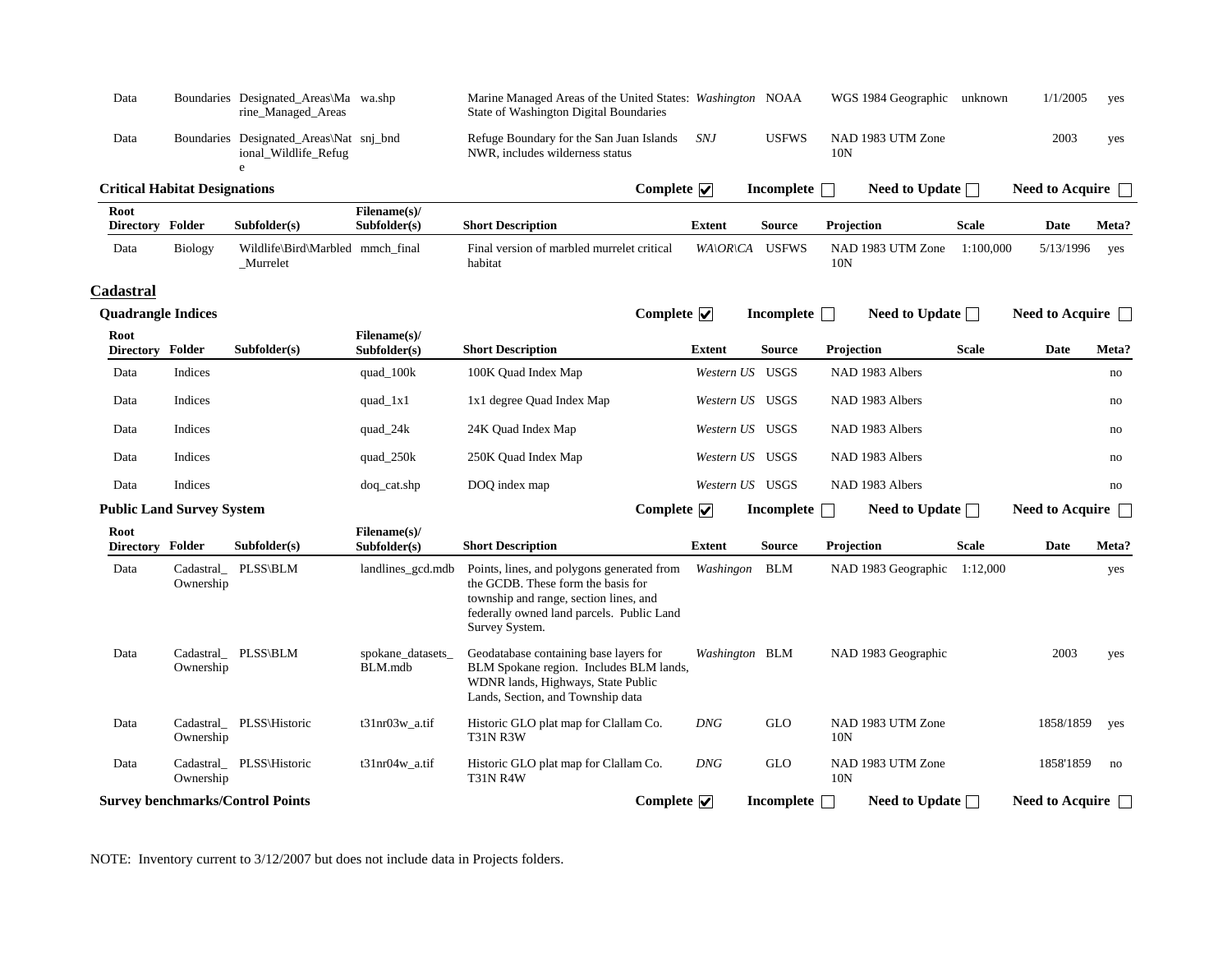| Root<br><b>Directory Folder</b> |                                      | Subfolder(s) | Filename(s)/<br>Subfolder(s)                                                                | <b>Short Description</b>                                                                                          | Extent                           | <b>Source</b>                      | Projection                                                        | <b>Scale</b> | Date                            | Meta? |
|---------------------------------|--------------------------------------|--------------|---------------------------------------------------------------------------------------------|-------------------------------------------------------------------------------------------------------------------|----------------------------------|------------------------------------|-------------------------------------------------------------------|--------------|---------------------------------|-------|
| Data                            | Cadastral<br>Ownership               | NGS          | clallam.shp,<br>island.shp,<br>jefferson.shp,<br>sanjuan.shp,<br>skagit.shp,<br>whatcom.shp | National Geodetic Survey Benchmarks                                                                               | 6 Counties                       | <b>NGS</b>                         | NAD 1983 HARN<br>Geographic                                       |              | 2006                            | yes   |
| <b>Environmental Quality</b>    |                                      |              |                                                                                             |                                                                                                                   |                                  |                                    |                                                                   |              |                                 |       |
| Water quality (303d)            |                                      |              |                                                                                             | Complete $\overline{\mathbf{v}}$                                                                                  |                                  | Incomplete                         | Need to Update $\Box$                                             |              | <b>Need to Acquire</b>          |       |
| Root<br>Directory Folder        |                                      | Subfolder(s) | Filename(s)/<br>Subfolder(s)                                                                | <b>Short Description</b>                                                                                          | <b>Extent</b>                    | <b>Source</b>                      | Projection                                                        | <b>Scale</b> | Date                            | Meta? |
| Data                            | Environme WSDOE<br>ntal_Qualit<br>y  |              | 303d_polys_WSD<br>OE.shp                                                                    | 2004 WA water quality assessment / 303(d) Washington WSDOE<br>List                                                |                                  |                                    | NAD 1983 HARN State<br>Plane Washington South<br><b>FIPS 4602</b> |              | 2004                            | yes   |
|                                 | <b>Toxic Release Inventory sites</b> |              |                                                                                             | Complete $\overline{\mathbf{v}}$                                                                                  |                                  | Incomplete $\Box$                  | Need to Update $\overline{\mathbf{v}}$                            |              | <b>Need to Acquire</b>          |       |
| Root<br>Directory Folder        |                                      | Subfolder(s) | Filename(s)/<br>Subfolder(s)                                                                | <b>Short Description</b>                                                                                          | <b>Extent</b>                    | <b>Source</b>                      | Projection                                                        | <b>Scale</b> | Date                            | Meta? |
| Data                            | Environme EPA<br>ntal Qualit<br>y    |              | $tri92$ _DU_epa.shp                                                                         | EPA Toxics Release Inventory-1998                                                                                 | Washington/ EPA<br>Oregon        |                                    | NAD 1983 UTM Zone<br>10N                                          |              | 1999                            | yes   |
| <b>Contaminated sites</b>       |                                      |              |                                                                                             | Complete $\Box$                                                                                                   |                                  | Incomplete $\overline{\mathbf{v}}$ | Need to Update $\sqrt{}$                                          |              | Need to Acquire $\triangledown$ |       |
| Root<br>Directory Folder        |                                      | Subfolder(s) | Filename(s)/<br>Subfolder(s)                                                                | <b>Short Description</b>                                                                                          | <b>Extent</b>                    | <b>Source</b>                      | Projection                                                        | <b>Scale</b> | Date                            | Meta? |
| Data                            | Environme EPA<br>ntal_Qualit<br>y    |              | cerc_DU_epa.shp                                                                             | EPA Superfund Sites-1998                                                                                          | Washington/ EPA<br><b>Oregon</b> |                                    | NAD 1983 UTM Zone<br>10N                                          |              | 1998                            | yes   |
| Data                            | Environme EPA<br>ntal Qualit<br>y    |              | npdes_DU_epa.shp                                                                            | <b>EPA National Pollutant Discharge</b><br>Elimination System-1998                                                | Washington/EPA<br><b>Oregon</b>  |                                    | NAD 1983 UTM Zone<br>10N                                          |              | 1999                            | yes   |
| Data                            | Environme EPA<br>ntal_Qualit<br>y    |              | rcra_DU_epa.shp                                                                             | EPA Resource Conservation and Recovery<br>Act Information-1998                                                    | Washington/ EPA<br><b>Oregon</b> |                                    | NAD 1983 UTM Zone<br>10N                                          |              |                                 | no    |
| Data                            | Environme WSDOE<br>ntal_Qualit<br>y  |              | spill_origin_WSD<br>OE.shp                                                                  | Potential locations where a spill may<br>originate such as an oil refinery or shipping<br>lane with fast current. |                                  | Washington WSDOE                   | NAD 1983 HARN State<br>Plane Washington South<br><b>FIPS 4602</b> |              | 2004                            | yes   |
| Geologic                        |                                      |              |                                                                                             |                                                                                                                   |                                  |                                    |                                                                   |              |                                 |       |
| <b>Soils</b>                    |                                      |              |                                                                                             | Complete $\nabla$                                                                                                 |                                  | Incomplete $\Box$                  | Need to Update $\Box$                                             |              | <b>Need to Acquire</b>          |       |
| Root<br>Directory Folder        |                                      | Subfolder(s) | Filename(s)/                                                                                |                                                                                                                   |                                  |                                    |                                                                   |              |                                 | Meta? |
|                                 |                                      |              | Subfolder(s)                                                                                | <b>Short Description</b>                                                                                          | <b>Extent</b>                    | <b>Source</b>                      | Projection                                                        | <b>Scale</b> | Date                            |       |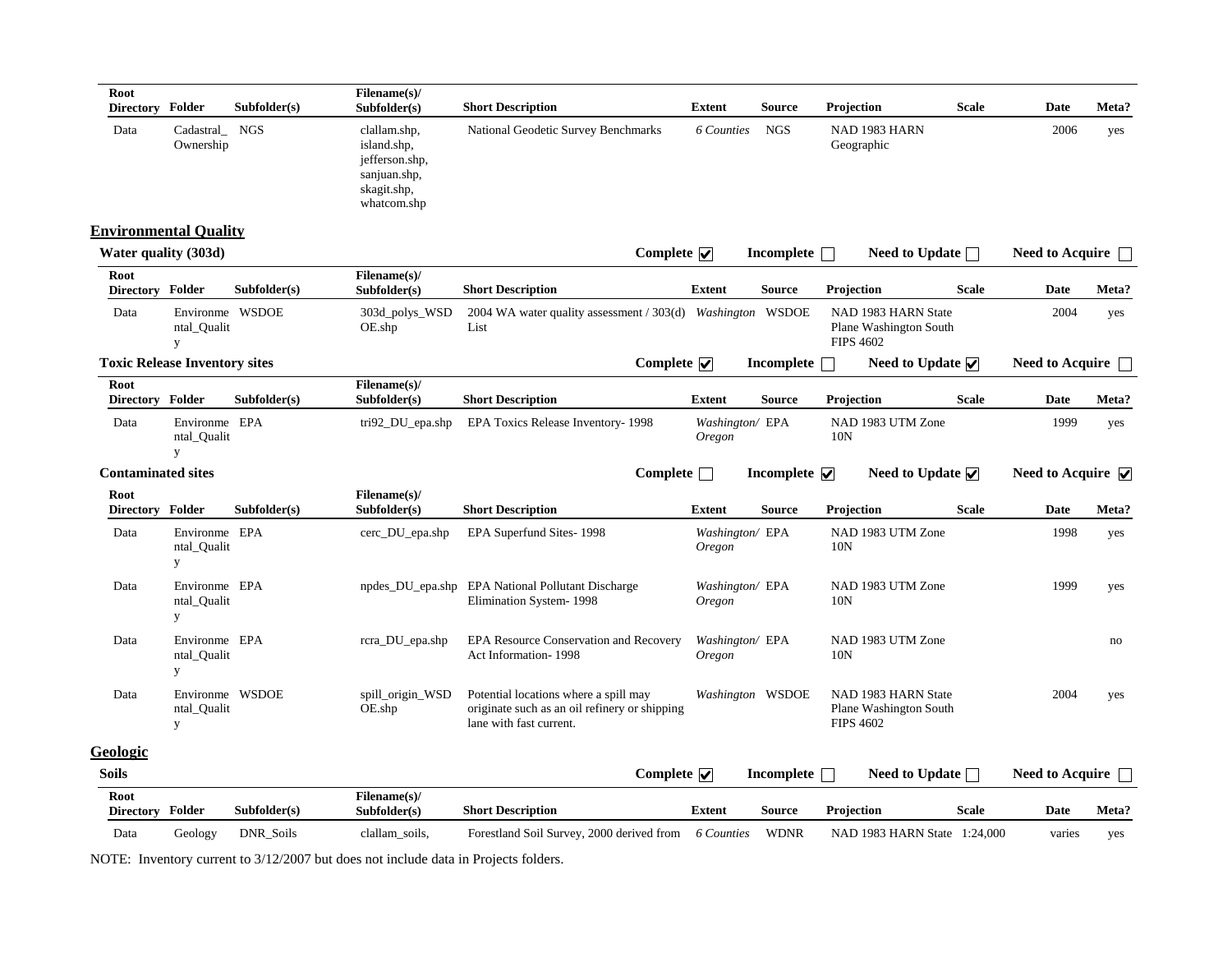|      |         |                      | island soils,<br>jefferson soils,<br>san_juan_soils,<br>skagit_soils,<br>whatcom soils | Private Forest Land Grading system (PFLG)<br>and subsequent soil Surveys- event tables                                                                  |                           |             | Plane Washington South<br>FIPS 4602 Feet                                 |           |           |     |
|------|---------|----------------------|----------------------------------------------------------------------------------------|---------------------------------------------------------------------------------------------------------------------------------------------------------|---------------------------|-------------|--------------------------------------------------------------------------|-----------|-----------|-----|
| Data | Geology | Slope_Stability      | p                                                                                      | slopestab wsdoe.sh Shoreline Slope Stability                                                                                                            | Washington WSDOE          |             | NAD 1983 HARN State 1:24,000<br>Plane Washington South<br>FIPS 4602 Feet |           | 3/22/2004 | yes |
| Data | Geology | SSURGO <sub>24</sub> | Clallam, Island,<br>Jefferson, Olympic<br>NF, San Juan,<br>Skagit, Whatcom             | Organized by county/area of interest folder.<br>Spatial data is contained in spatial folder.<br>Use soildb WA $2002$ v33 1.mdb to view<br>tabular data. | 7 areas<br>along NW<br>WA | <b>NRCS</b> | NAD 1983 UTM Zone<br>10N                                                 | 1:24.000  | varies    | yes |
| Data | Geology | STATSGO250\spatial   | gsmsoilmu_a_wa.s<br>hp                                                                 | Broad based inventory of soils and nonsoil<br>areas that occur in a repeatable pattern on<br>the landscape                                              | Washington USGS           |             | NAD 1983 Geographic                                                      | 1:250,000 | 7/5/2006  | yes |

# **Hydrology**

| Hydrology                      |               |                                  |                                                                  |                                                                                                                                                                       |                                                                   |                          |                             |              |                 |       |
|--------------------------------|---------------|----------------------------------|------------------------------------------------------------------|-----------------------------------------------------------------------------------------------------------------------------------------------------------------------|-------------------------------------------------------------------|--------------------------|-----------------------------|--------------|-----------------|-------|
| Rivers/Streams/Lakes/Shoreline |               |                                  |                                                                  | Complete $\overline{\mathbf{v}}$                                                                                                                                      |                                                                   | Incomplete $\Box$        | Need to Update $\Box$       |              | Need to Acquire |       |
| Root<br><b>Directory</b>       | Folder        | Subfolder(s)                     | Filename(s)/<br>Subfolder(s)                                     | <b>Short Description</b>                                                                                                                                              | <b>Extent</b>                                                     | <b>Source</b>            | Projection                  | <b>Scale</b> | Date            | Meta? |
| Data                           | Census        |                                  | hydrography_2000<br>$_TIGER.shp$                                 | Hydrography                                                                                                                                                           | Clallam,<br>Jefferson,<br>Whatcom,<br>Island, San<br>Juan, Skagit | U.S.<br>Census<br>Bureau | NAD 1983 Geographic         | 1:100.000    | 2001            | yes   |
| Data                           | Census        |                                  | water_poly_2000_<br>TIGER.shp                                    | Water Polygons for Washington                                                                                                                                         | Washington U.S.                                                   | Census<br>Bureau         | NAD 1983 Geographic         | 1:100.000    | 2001            | yes   |
| Data                           | Hydrology     | Hydrography\WSDOT                | clallhyd, islanhyd,<br>jeffehyd, sanjuhyd,<br>skagihyd, whatchyd | Major rivers and streams in WA                                                                                                                                        | 6 Counties                                                        | <b>WSDOT</b>             | NAD 1983 HARN<br>Geographic | 1:24.000     | 1/1/1996        | yes   |
| Data                           | Hydrology NHD |                                  | NHD_High.mdb                                                     | Strait of Georgia, San Juan Islands, Puget<br>Sound, Dungeness-Elwha watersheds<br>National Hydrography Dataset (NHD) -<br>High-resolution, $1:24,000/1:12,000$ scale | NW<br>Washington                                                  | <b>NRCS</b>              | NAD 1983 Geographic         | 1:24,000     | varies          | yes   |
| Data                           | Hydrology NHD |                                  | NHD Med.mdb                                                      | Strait of Georgia, San Juan Islands, Puget<br>Sound, Dungeness-Elwha watersheds<br>National Hydrography Dataset (NHD) -<br>Medium-resolution, 1:100,000 scale         | NW<br>Washington                                                  | <b>NRCS</b>              | NAD 1983 Geographic         | 1:100,000    | varies          | yes   |
| Data                           | Hydrology     | Shoreline\NGS High<br>resolution |                                                                  | Shoreline and associated data                                                                                                                                         | SNJ, PRI,<br><b>DNG</b>                                           | NOAA,<br>NOS, NGS        | NAD 1983 Geographic         |              |                 | yes   |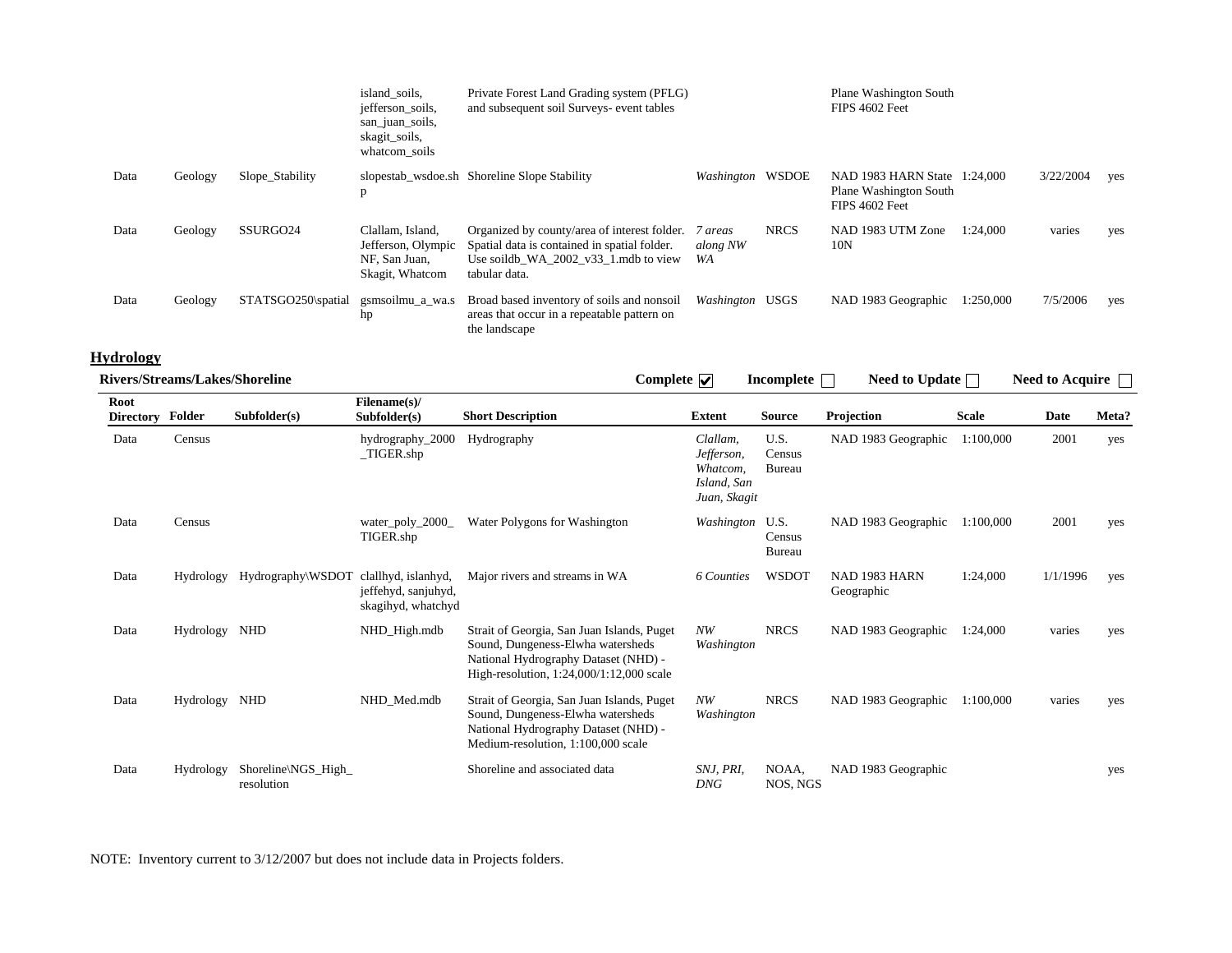| Data                       |                | ounty                     | ounty.shp                                                                                      | Hydrology Shoreline\San_Juan_C shoreline_sanjuanc Shoreline in San Juan County                                                                                 |                                  | San Juan<br>County      | San Juan<br>County | NAD 1983 State Plane<br><b>Washington North FIPS</b><br>4601 Feet |              |                                         | no    |
|----------------------------|----------------|---------------------------|------------------------------------------------------------------------------------------------|----------------------------------------------------------------------------------------------------------------------------------------------------------------|----------------------------------|-------------------------|--------------------|-------------------------------------------------------------------|--------------|-----------------------------------------|-------|
| Data                       | Hydrology      | ounty                     | nty.shp                                                                                        | Shoreline San Juan C tinyish sanjuancou Shorelines of small islands or named rocks<br>above high water which are too small to<br>have a parcel number assigned |                                  | San Juan<br>County      | San Juan<br>County | NAD 1983 State Plane<br><b>Washington North FIPS</b><br>4601 Feet |              |                                         | yes   |
| Data                       |                | Hydrology Shoreline\WSDOE | shore_arc.shp,<br>shore_polygon.shp                                                            | WA marine shorelines                                                                                                                                           |                                  |                         | Washington WSDOE   | NAD 1983 HARN State<br>Plane Washington South<br>FIPS 4602 Feet   |              | 5/23/2000                               | yes   |
| <b>Water Rights</b>        |                |                           |                                                                                                |                                                                                                                                                                | Complete                         |                         | <b>Incomplete</b>  | Need to Update $\Box$                                             |              | Need to Acquire $\overline{\mathbf{v}}$ |       |
| Root<br>Directory Folder   |                | Subfolder(s)              | Filename(s)/<br>Subfolder(s)                                                                   | <b>Short Description</b>                                                                                                                                       |                                  | <b>Extent</b>           | <b>Source</b>      | Projection                                                        | <b>Scale</b> | Date                                    | Meta? |
| <b>Floodplains</b>         |                |                           |                                                                                                |                                                                                                                                                                | Complete $\overline{\mathbf{v}}$ |                         | Incomplete $\Box$  | Need to Update $\Box$                                             |              | <b>Need to Acquire</b>                  |       |
| Root<br>Directory Folder   |                | Subfolder(s)              | Filename(s)/<br>Subfolder(s)                                                                   | <b>Short Description</b>                                                                                                                                       |                                  | <b>Extent</b>           | <b>Source</b>      | Projection                                                        | <b>Scale</b> | <b>Date</b>                             | Meta? |
| Data                       | Hydrology FEMA |                           | shp,<br>island_FEMAQ3.sh                                                                       | clallam_FEMAQ3. Federal Emergency Management Agency-<br>Q3 Flood Data by county                                                                                |                                  | NW<br>Washington        | <b>FEMA</b>        | NAD 1927 Geographic 1:24,000                                      |              | 1996                                    | yes   |
|                            |                |                           | p,<br>jefferson_FEMAQ<br>$3.\text{shp}$ ,<br>sanjuan_FEMAQ3.<br>shp,<br>skagit_FEMAQ3.sh<br>p, |                                                                                                                                                                |                                  |                         |                    |                                                                   |              |                                         |       |
|                            |                |                           | whatcom_FEMAQ<br>3.shp                                                                         |                                                                                                                                                                |                                  |                         |                    |                                                                   |              |                                         |       |
| <b>Barriers</b>            |                |                           |                                                                                                |                                                                                                                                                                | Complete $\overline{\mathbf{v}}$ |                         | Incomplete $\Box$  | Need to Update $\Box$                                             |              | Need to Acquire and                     |       |
| Root<br><b>Directory</b>   | Folder         | Subfolder(s)              | Filename(s)/<br>Subfolder(s)                                                                   | <b>Short Description</b>                                                                                                                                       |                                  | <b>Extent</b>           | <b>Source</b>      | Projection                                                        | <b>Scale</b> | <b>Date</b>                             | Meta? |
| Data                       |                | Hydrology Hydro_Infra     | dams_streamnet.sh<br>p                                                                         | Dam Locations compiled by Streamnet from Regional<br>WDFW, ODFW, IDFG, MFWP, and<br>national inventory of dams.                                                |                                  |                         | Streamnet          | NAD 1983 UTM Zone<br>10N                                          | 1:100,000    | 2002                                    | yes   |
| Wetlands                   |                |                           |                                                                                                |                                                                                                                                                                | Complete $\overline{\mathbf{v}}$ |                         | Incomplete $\Box$  | Need to Update $\sqrt{}$                                          |              | Need to Acquire                         |       |
| Root<br>Directory Folder   |                | Subfolder(s)              | Filename(s)/<br>Subfolder(s)                                                                   | <b>Short Description</b>                                                                                                                                       |                                  | <b>Extent</b>           | <b>Source</b>      | Projection                                                        | <b>Scale</b> | Date                                    | Meta? |
| Data                       | Hydrology      | Wetlands\NWI              | DNG, PRI, SNJ                                                                                  | Individual 1:24,000 quad tiles in folders<br>named by refuge. 1:24,000 National<br>Wetlands Inventory polygons and points                                      |                                  | DNG, PRI,<br><b>SNJ</b> | <b>USFWS</b>       | NAD 1983 UTM Zone<br>10N                                          | 1:24,000     | varies                                  | yes   |
| <b>Imagery</b>             |                |                           |                                                                                                |                                                                                                                                                                |                                  |                         |                    |                                                                   |              |                                         |       |
| <b>Digital Ortho Quads</b> |                |                           |                                                                                                |                                                                                                                                                                | Complete $\overline{\mathbf{v}}$ |                         | Incomplete         | Need to Update $\Box$                                             |              | <b>Need to Acquire</b>                  |       |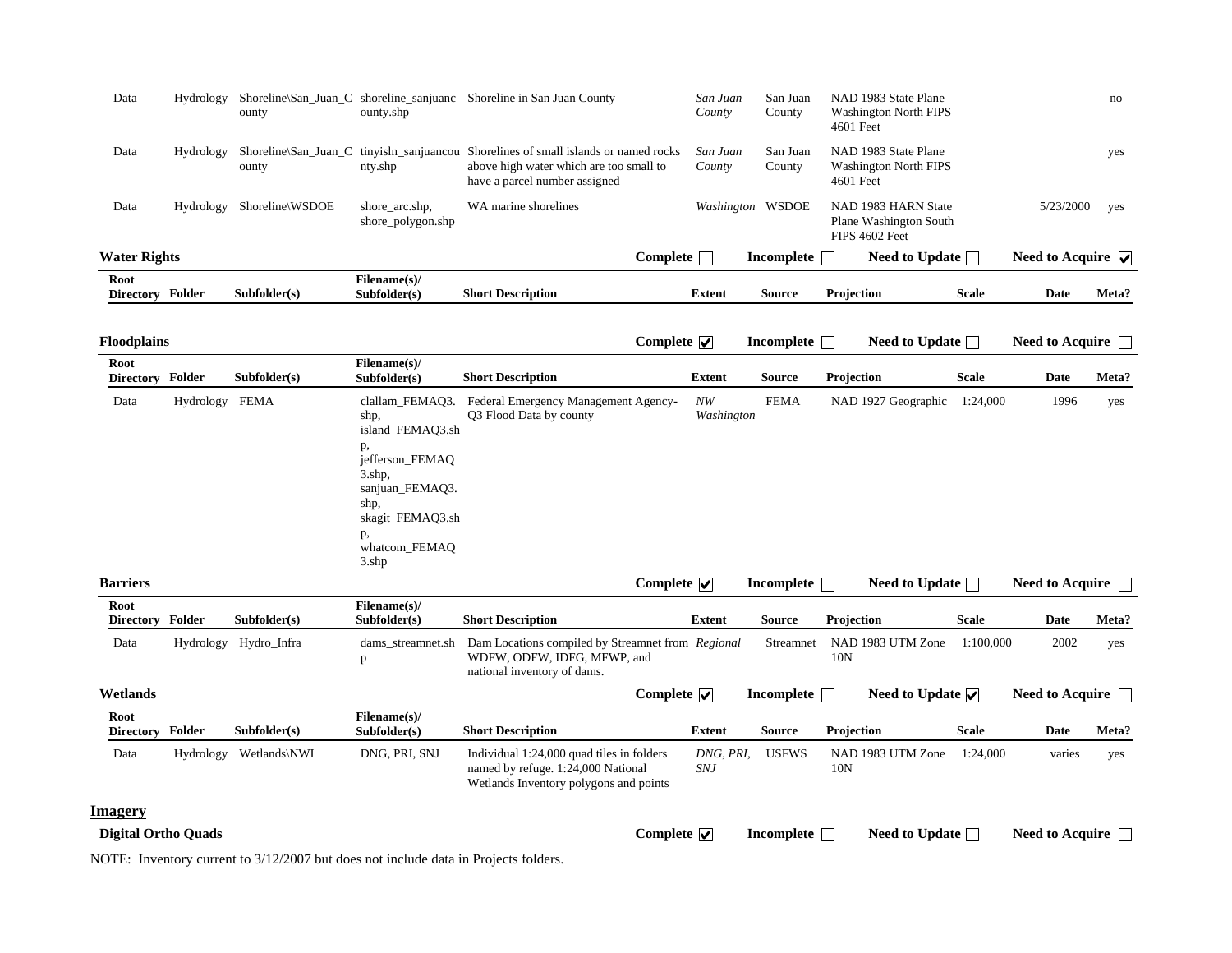| Root<br>Directory Folder |         | Subfolder(s)                                                            | Filename(s)/<br>Subfolder(s)                                                                                               | <b>Short Description</b>                                                                                              | <b>Extent</b> | <b>Source</b>          | Projection                                                      | <b>Scale</b> | Date                   | Meta? |
|--------------------------|---------|-------------------------------------------------------------------------|----------------------------------------------------------------------------------------------------------------------------|-----------------------------------------------------------------------------------------------------------------------|---------------|------------------------|-----------------------------------------------------------------|--------------|------------------------|-------|
| Data                     | Imagery | Aerial_Photography\D 48122, 48123<br>OQ                                 |                                                                                                                            | Uncompressed USFS and USGS Digital<br>Ortho Quads, organized by 1x1 degree quad Washington USFS<br>and source         | Western       | USGS,                  | NAD 1983 UTM Zone<br>10N                                        |              | 1990-1998              | yes   |
| Data                     | Imagery | Aerial_Photography $\D$ cop1_doq.img,<br>OQ                             | $cop2_dog.$ img                                                                                                            | Copalis NWR DOQ mosaics                                                                                               | COP           | <b>USGS</b>            | NAD 1983 UTM Zone<br>10N                                        |              | 1990-1998              | no    |
| Data                     | Imagery | Aerial_Photography $\D$ dng_doq.img<br>OQ(                              |                                                                                                                            | Dungeness NWR DOQ mosaics                                                                                             | <b>DNG</b>    | <b>USGS</b>            | NAD 1983 UTM Zone<br>10 <sub>N</sub>                            |              | 1990-1998              | no    |
| Data                     | Imagery | Aerial_Photography\D flr_doq.img<br>OQ(                                 |                                                                                                                            | Flattery Rocks NWR DOQ mosaics                                                                                        | <b>FLR</b>    | <b>USGS</b>            | NAD 1983 UTM Zone<br>10N                                        |              | 1990-1998              | no    |
| Data                     | Imagery | Aerial_Photography\D qln_doq.img<br>OQ(                                 |                                                                                                                            | Quillayute Needles NWR DOQ mosaics                                                                                    | <b>OLN</b>    | <b>USGS</b>            | NAD 1983 UTM Zone<br>10N                                        |              | 1990-1998              | no    |
| Data                     | Imagery | Aerial_Photography\D snj1a_doq.img,<br>OQ                               | $snj1b\_dog$ ,<br>sni2 dow.img.<br>snj3a_doq.img,<br>snj3b_doq.img,<br>snj4a_doq.img,<br>$snj4b_doqimg$<br>$snj4c_doq,img$ | San Juan Islands NWR DOQ mosaics                                                                                      | <b>SNJ</b>    | <b>USGS</b>            | NAD 1983 UTM Zone<br>10N                                        |              | 1990-1998              | no    |
| <b>Current Imagery</b>   |         |                                                                         |                                                                                                                            | Complete $\overline{\mathbf{v}}$                                                                                      |               | Incomplete $\Box$      | Need to Update $\Box$                                           |              | Need to Acquire $\Box$ |       |
| Root<br>Directory Folder |         | Subfolder(s)                                                            | Filename(s)/<br>Subfolder(s)                                                                                               | <b>Short Description</b>                                                                                              | <b>Extent</b> | <b>Source</b>          | Projection                                                      | <b>Scale</b> | Date                   | Meta? |
| Data                     | Imagery | Aerial_Photography\N clallam, island,<br>AIP_2006                       | jefferson, san juan,<br>skagit, whatcom                                                                                    | Mr. SID compressed 1 meter resolution true SNJ, PRI,<br>color Digital Ortho Quads, organized and<br>clipped by county | <b>DNG</b>    | <b>NRCS</b>            | NAD 1983 UTM Zone<br>10N                                        |              | 2006                   | yes   |
| Data                     | Imagery | Aerial_Photography\p<br>ri WSDOT tc 07300<br>3\pri_mosaics_073020<br>03 | $003$ .img.<br>pri_ortho_tc_07302<br>003.sid.<br>pri_ortho_tc_07302<br>$003$ .tif                                          | pri_ortho_tc_07302 Imagery purchased from WSDOT,<br>orthorectified by USFWS                                           | PRI           | WSDOT,<br><b>USFWS</b> | NAD 1983 UTM Zone<br>10N                                        |              | 7/30/2003              | no    |
| Data                     | Imagery | Aerial_Photography\s 33 photos<br>nj_WDNR_tc_2005                       |                                                                                                                            | Orthorectified 18 inch pixel size true color SNJ<br>imagery of SNJ                                                    |               | <b>WDNR</b>            | NAD 1983 HARN State<br>Plane Washington North<br>FIPS 4601 Feet |              | 2005                   | no    |
| <b>Historic Imagery</b>  |         |                                                                         |                                                                                                                            | Complete $\overline{\mathbf{v}}$                                                                                      |               | Incomplete $\Box$      | Need to Update $\Box$                                           |              | Need to Acquire $\Box$ |       |
| Root<br>Directory Folder |         | Subfolder(s)                                                            | Filename(s)/<br>Subfolder(s)                                                                                               | <b>Short Description</b>                                                                                              | <b>Extent</b> | <b>Source</b>          | Projection                                                      | <b>Scale</b> | Date                   | Meta? |
| Data                     | Imagery | Aerial_Photography\d 7 photos<br>ng_hap80_cir_072980                    |                                                                                                                            | Scanned by USFWS at UW Library,<br>unreferenced                                                                       | <b>DNG</b>    | <b>ASCS</b>            |                                                                 | 1:58,000     | 7/29/1980              | no    |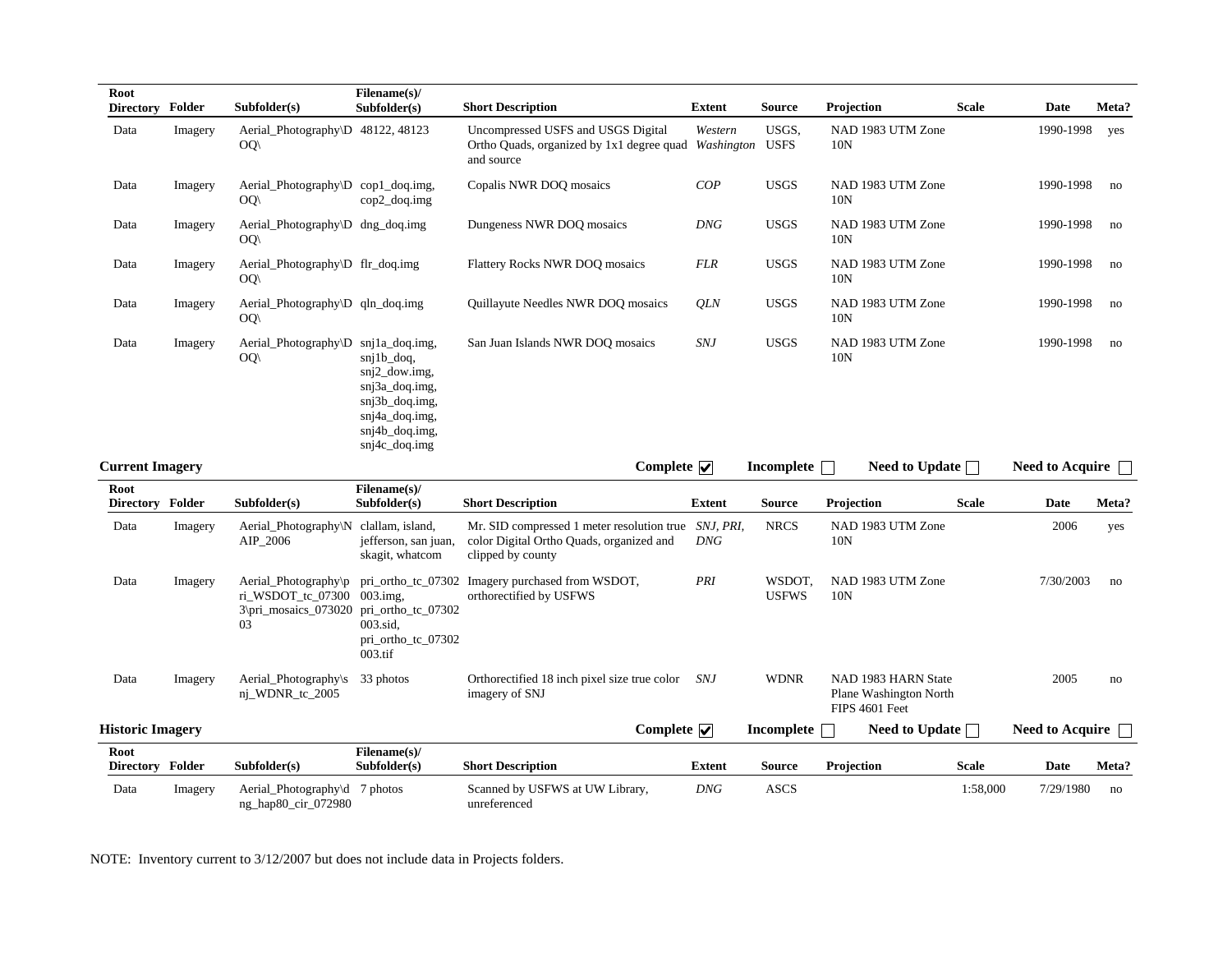| Data                       | Imagery | Aerial_Photography\d 12 photos<br>ng_NAPP_bw_07199<br>$\Omega$          |                                         | Scanned by USFWS at UW Library,<br>unreferenced                                                                      | <b>DNG</b>                   | <b>USGS</b>  |                                  | 1:40,000 | 7/19/1990      | no  |
|----------------------------|---------|-------------------------------------------------------------------------|-----------------------------------------|----------------------------------------------------------------------------------------------------------------------|------------------------------|--------------|----------------------------------|----------|----------------|-----|
| Data                       | Imagery | Aerial_Photography\d 7 photos<br>ng_S72021_bw_0530<br>72.               |                                         | Scanned by USFWS at UW Library,<br>unreferenced                                                                      | <b>DNG</b>                   | <b>ACOE</b>  |                                  | 1:24,000 | 5/30/1972      | no  |
| Data                       | Imagery | Aerial_Photography\d 19 photos<br>ng_WSDOT_tc_2003                      |                                         | Scanned by WSDOT, unreferenced                                                                                       | <b>DNG</b>                   | <b>WSDOT</b> |                                  |          | 2003           | no  |
| Data                       | Imagery | Aerial_Photography\N clallam, island,<br>AIP_2004                       | jefferson, san juan,<br>skagit, whatcom | Mr. SID compressed 2 meter resolution true SNJ, PRI<br>color Digital Ortho Quads, organized and<br>clipped by county |                              | <b>NRCS</b>  | NAD 1983 UTM Zone<br>10N         |          | 2004           | yes |
| Data                       | Imagery | Aerial_Photography\N clallam, island, san<br>AIP_2005                   | juan, skagit,<br>whatcom                | Mr. SID compressed 2 meter resolution true SNJ<br>color Digital Ortho Quads, organized and<br>clipped by county      |                              | <b>NRCS</b>  | NAD 1983 UTM Zone<br>10N         |          | 2005           | yes |
| Data                       | Imagery | Aerial_Photography\p 5 photos<br>ri_EBQ_bw_052857                       |                                         | Scanned by USFWS at UW Library,<br>unreferenced                                                                      | PRI                          | <b>ASCS</b>  |                                  | 1:12,000 | 5/2/1957       | no  |
| Data                       | Imagery | Aerial_Photography\p 2 photos<br>ri_hap80_cir_072980                    |                                         | Scanned by USFWS at UW Library,<br>unreferenced                                                                      | PRI                          | <b>ASCS</b>  |                                  | 1:58,000 | 7/29/1980      | no  |
| Data                       | Imagery | Aerial_Photography\p 2 photos<br>ri_NAPP_bw_071090                      |                                         | Scanned by USFWS at UW Library,<br>unreferenced                                                                      | PRI                          |              |                                  | 1:40,000 | 7/10/1990      | no  |
| Data                       | Imagery | Aerial_Photography $\pmb{\triangleright}$ 2 photos<br>ri_NAPP_bw_090391 |                                         | Scanned by USFWS at UW Library,<br>unreferenced                                                                      | PRI                          |              |                                  | 1:40,000 | 9/3/1991       | no  |
| Data                       | Imagery | Aerial_Photography\p 13 photos<br>ri_USFWS_bw_0415<br>83                |                                         | Scanned by USFWS at 600 dpi,<br>unreferenced                                                                         | PRI                          |              |                                  | various  | 4/15/1983      | no  |
| Data                       | Imagery | Aerial_Photography\s<br>nj_NWIC_tc_2002                                 | Simosaic.ecw,<br>simosaic.ers           | Mosaic of 2002 San Juan Islands imagery                                                                              | <b>SNJ</b>                   | <b>NWIC</b>  | NAD 1927 UTM Zone<br>10N         |          | 2002           | yes |
| Data                       | Imagery | Satellite\landsat                                                       | 7 images                                | Landsat TM imagery from 2000-2001                                                                                    | Washington GLCD              |              | WGS 1984 UTM Zone<br>10N         |          | 2000-2001      | yes |
| Data                       | Imagery | Satellite\MODIS                                                         | 25.tif                                  | modis_waor_20052 MODIS 500m 32-day composite processed<br>in Photoshop, georeferenced                                | Washington/ GLCD<br>Oregon   |              | WGS 1984 Molleweide              |          | 2/25/2005      | yes |
| <b>Land Use/Land Cover</b> |         |                                                                         |                                         |                                                                                                                      |                              |              |                                  |          |                |     |
| Current Vegetation         |         |                                                                         |                                         |                                                                                                                      | $Complato$ Incomplate $\Box$ |              | $N$ ood to Undoto $\blacksquare$ |          | Need to Agains |     |

|                          | Current vegetation     |              | ∪ompiete  ✔                  |                                                                 |                 | incomplete<br>Need to Update $ v $ |                                                           |              | Need to Acquire |       |  |
|--------------------------|------------------------|--------------|------------------------------|-----------------------------------------------------------------|-----------------|------------------------------------|-----------------------------------------------------------|--------------|-----------------|-------|--|
| Root<br><b>Directory</b> | Folder                 | Subfolder(s) | Filename(s)/<br>Subfolder(s) | <b>Short Description</b>                                        | <b>Extent</b>   | Source                             | Projection                                                | <b>Scale</b> | Date            | Meta? |  |
| Data                     | Lndcvr Ln CCAP<br>duse |              | wa wa2000.img                | Coastal Change Analysis Program derived<br>from 2000 Landsat TM | Washington NOAA |                                    | USA Contiguous Albers<br>Equal Area Conic USGS<br>Version |              | 2000            | yes   |  |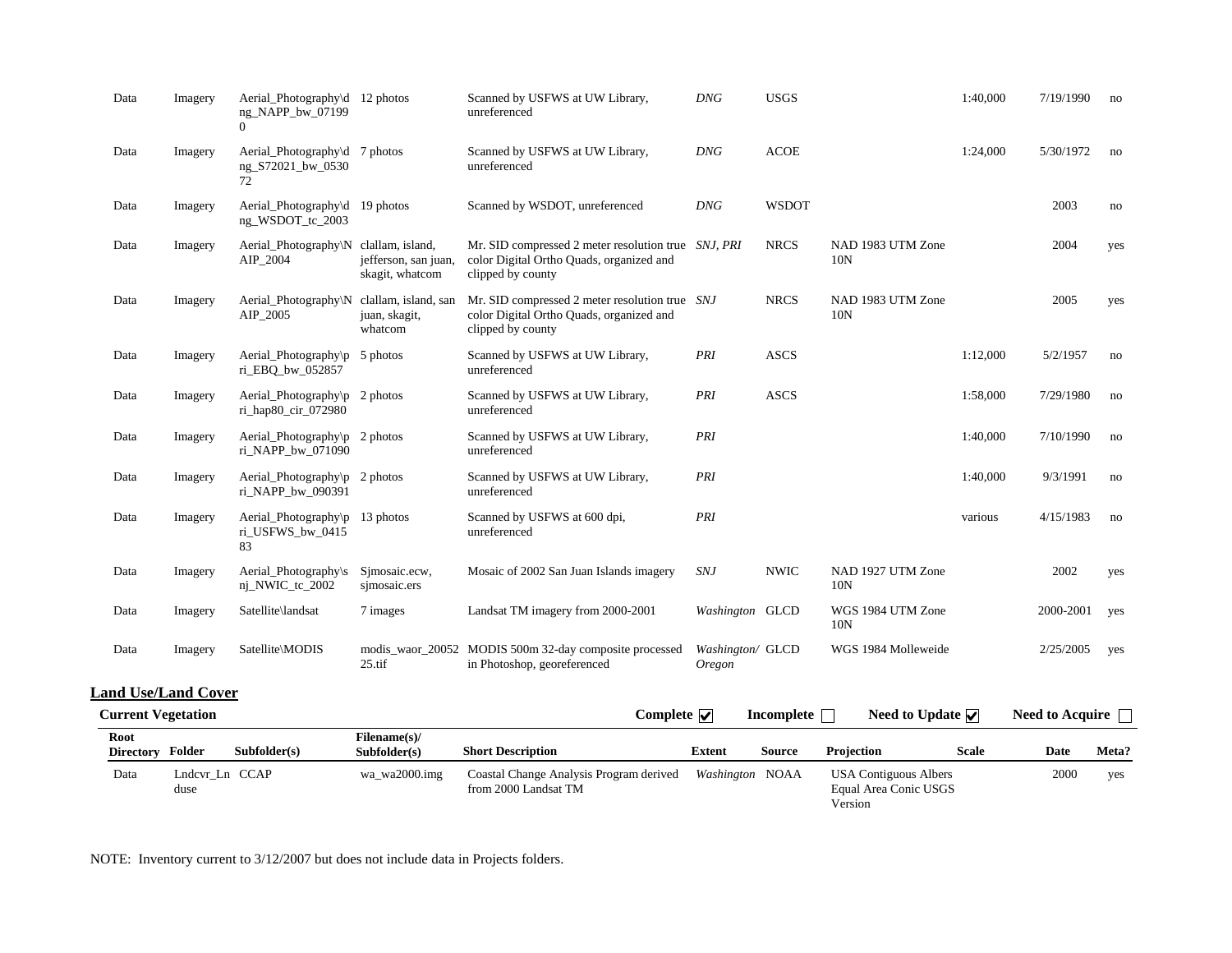| Data                       | Lndcvr Ln REGAP<br>duse |              | zone1_gap_ecologi<br>calsystems.img | Western WA REGAP based on 2000<br>Landsat TM                             |               | Western<br>Washington | <b>USGS</b> | Albers Conical Equal<br>Area |              | 2001                                    | ves   |
|----------------------------|-------------------------|--------------|-------------------------------------|--------------------------------------------------------------------------|---------------|-----------------------|-------------|------------------------------|--------------|-----------------------------------------|-------|
| Data                       | Lndcvr Ln REGAP<br>duse |              | rs.img                              | zone1_gap_modifie Western WA REGAP modifiers based on<br>2000 Landsat TM |               | Western<br>Washington | <b>USGS</b> | Albers Conical Equal<br>Area |              | 2001                                    | yes   |
| <b>Historic Vegetation</b> |                         |              |                                     |                                                                          | Complete      |                       | Incomplete  | Need to Update $\lceil$      |              | Need to Acquire $\overline{\mathbf{v}}$ |       |
| Root<br><b>Directory</b>   | Folder                  | Subfolder(s) | Filename(s)/<br>Subfolder(s)        | <b>Short Description</b>                                                 | <b>Extent</b> |                       | Source      | Projection                   | <b>Scale</b> | Date                                    | Meta? |

**Complete Incomplete Need to Update Need to Acquire Need to Acquire** 

| Root<br><b>Directory</b> | Folder                 | Subfolder(s)                    | <b>Filename(s)/</b><br>Subfolder(s)                      | <b>Short Description</b>                                                                                  | Extent          | Source      | Projection                                                       | <b>Scale</b> | Date | Meta? |
|--------------------------|------------------------|---------------------------------|----------------------------------------------------------|-----------------------------------------------------------------------------------------------------------|-----------------|-------------|------------------------------------------------------------------|--------------|------|-------|
| Data                     | Lndcvr_Ln CCAP<br>duse |                                 | wa wa95.img                                              | Coastal Change Analysis Program derived<br>from 1995 LandsatTM                                            | Washington NOAA |             | <b>USA Contiguous Albers</b><br>Equal Area Conic USGS<br>Version |              | 1995 | yes   |
| Data                     | Lndcvr Ln GAP<br>duse  |                                 | WA GAP wdfw.s<br>hp                                      | Polygon land cover and land use data for<br>WA derived from 1991 TM data, with a<br>nominal MMU of 100ha. | Washington ONHP |             | NAD 1983 Albers                                                  |              | 1991 | yes   |
| Data                     | Lndcvr_Ln LULC<br>duse |                                 |                                                          | <b>GIRAS LULC 1:250,000</b>                                                                               | Washington EPA  |             | Clarke 1866 Albers                                               | 1:250,000    | 1994 | yes   |
| Data                     | duse                   | Lndcvr Ln NLCD\wa NLCD 19<br>92 | washington NLCD<br>erd 032200.tif                        | WA Land Cover compiled from 1992<br>Landsat TM                                                            | Washington USGS |             | Albers Conical Equal<br>Area                                     |              | 1992 | yes   |
| Data                     | duse                   | Lndcvr_Ln NLCD\wa_NLCD_20<br>01 | area_1_canopy,<br>area_1_impervious,<br>area_1_landcover | WA tree canopy, impervious layer, and land Western<br>cover compiled from 1999-2001 Landsat TM Washington |                 | <b>USGS</b> | Albers Conical Equal<br>Area                                     |              | 2001 | yes   |

### **Ownership**

| Taxlots/parcels               |                             |                                 |                              | <b>Complete</b>                                                            |                    | Incomplete $\overline{\mathbf{v}}$ | Need to Update                                                    |              | Need to Acquire $\blacktriangledown$ |       |
|-------------------------------|-----------------------------|---------------------------------|------------------------------|----------------------------------------------------------------------------|--------------------|------------------------------------|-------------------------------------------------------------------|--------------|--------------------------------------|-------|
| Root<br><b>Directory</b>      | Folder                      | Subfolder(s)                    | Filename(s)/<br>Subfolder(s) | <b>Short Description</b>                                                   | <b>Extent</b>      | <b>Source</b>                      | Projection                                                        | <b>Scale</b> | Date                                 | Meta? |
| Data                          | Ownership son               | Cadastral Taxlots\County\Jeffer | o.shp                        | parcels jefferson c Taxlot parcels for Protection Island                   | PRI                | Jefferson<br>County                | NAD 1983 State Plane<br><b>Washington North FIPS</b><br>4601 Feet |              | 7/10/2006                            | no    |
| Data                          | Cadastral<br>Ownership Juan | Taxlots\County\San              | parcels.shp                  | Taxlot parcels (excluding adminitrative)<br>segregations for tax purposes) | San Juan<br>County | San Juan<br>County                 | NAD 1983 State Plane<br><b>Washington North FIPS</b><br>4601 Feet |              | 1/12/2007                            | yes   |
| Data                          | Ownership Juan              | Cadastral Taxlots\County\San    | taxmap.shp                   | Taxlot parcels (including administrative<br>segregations for tax purposes) | San Juan<br>County | San Juan<br>County                 | NAD 1983 State Plane<br><b>Washington North FIPS</b><br>4601 Feet |              | 1/12/2007                            | yes   |
| <b>General land ownership</b> |                             |                                 |                              | Complete $\overline{\mathbf{v}}$                                           |                    | Incomplete                         | Need to Update $\overline{\mathbf{v}}$                            |              | Need to Acquire $\Box$               |       |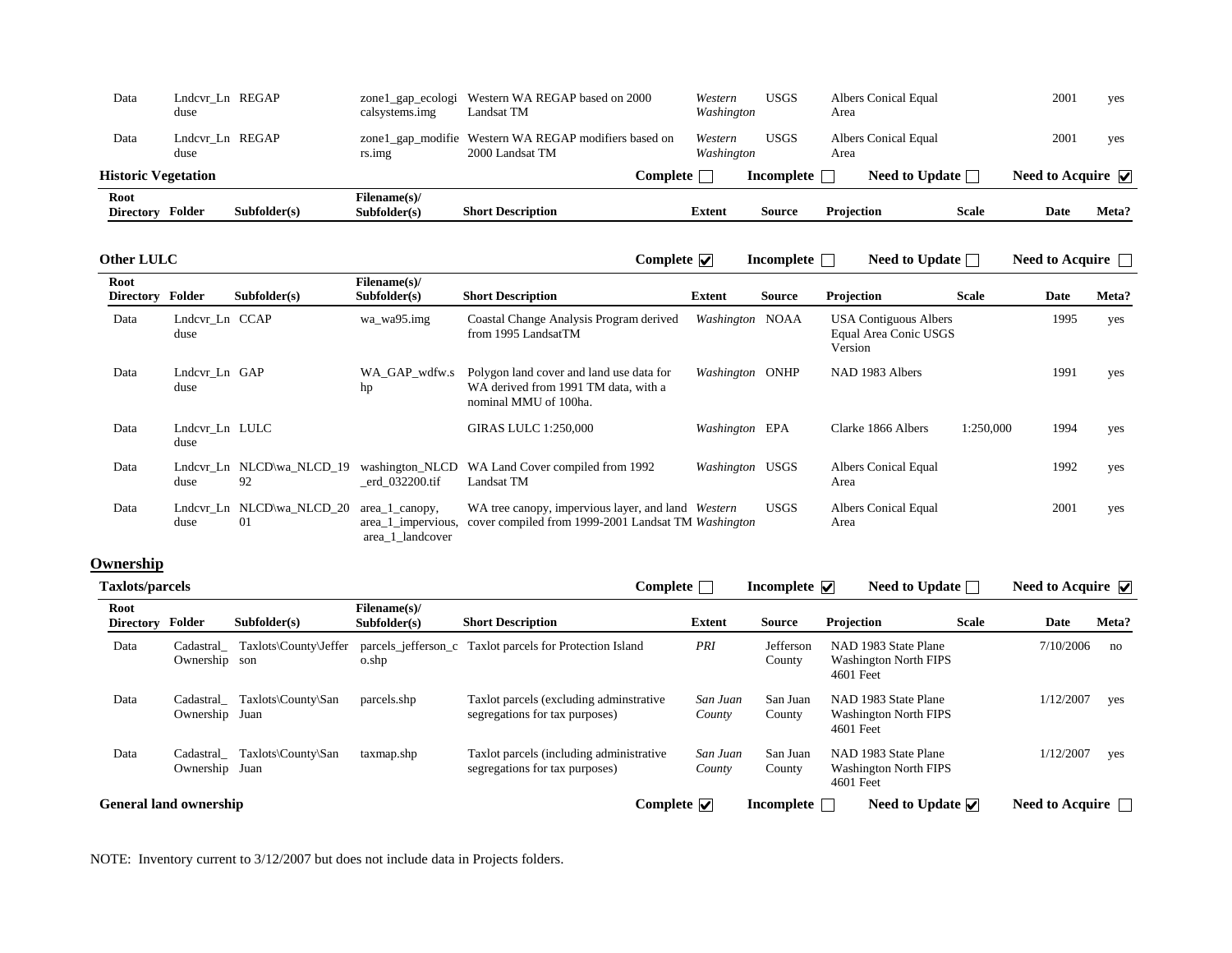| Root<br><b>Directory</b> | Folder                 | Subfolder(s)                                                                  | Filename(s)/<br>Subfolder(s) | <b>Short Description</b>                                        | Extent           | <b>Source</b> | Projection                           | <b>Scale</b> | Date      | Meta? |
|--------------------------|------------------------|-------------------------------------------------------------------------------|------------------------------|-----------------------------------------------------------------|------------------|---------------|--------------------------------------|--------------|-----------|-------|
| Data                     |                        | Boundaries Designated_Areas\Mil military_wsdot.shp<br>itary                   |                              | Military Reservations of WA                                     | Washington WSDOT |               | NAD 1983 HARN<br>Geographic          | 1:24,000     | 5/18/1999 | yes   |
| Data                     |                        | Boundaries Designated_Areas\Nat natfor_wsdot.shp<br>ional_Forest              |                              | National Forests of WA                                          | Washington WSDOT |               | NAD 1983 HARN<br>Geographic          | 1:24,000     | 5/18/1999 | yes   |
| Data                     |                        | Boundaries Designated_Areas\Nat natpark_wsdot.shp<br>ional_Park               |                              | National Parks of WA                                            | Washington       | WSDOT         | NAD 1983 HARN<br>Geographic          | 1:24,000     | 5/18/1999 | yes   |
| Data                     |                        | Boundaries Designated_Areas\Nat natrec_wsdot.shp<br>ional_Recreation_Are<br>a |                              | National Recreation Areas of WA                                 | Washington WSDOT |               | NAD 1983 HARN<br>Geographic          | 1:24,000     | 5/18/1999 | yes   |
| Data                     |                        | Boundaries Designated_Areas\Nat scenic_wsdot<br>ional_Scenic_Area             |                              | National Scenic Areas of WA                                     | Washington WSDOT |               | NAD 1983 HARN<br>Geographic          | 1:24,000     | 6/26/1997 | yes   |
| Data                     | Cadastral<br>Ownership | Ownership                                                                     | ndmpl_wdnr                   | Washington Dept. Natural Resources Non-<br>DNR Public Ownership | Washington WDNR  |               | NAD 1983 UTM Zone<br>10N             |              | 2003      | yes   |
| Data                     | Cadastral<br>Ownership | Ownership                                                                     | Owner Parcel03 w<br>dnr.shp  | <b>Washington Dept. Natural Resources</b><br>Parcels/Ownership  | Washington WDNR  |               | NAD 1983 UTM Zone<br>10N             |              | 2002      | yes   |
| Data                     | Cadastral<br>Ownership | Ownership                                                                     |                              | Owner_wa_dnr.shp Public land survey, ownership                  | Washington WDNR  |               | NAD 1983 UTM Zone<br>10 <sub>N</sub> |              | 1991      | yes   |

#### **Placenames**

|                          |           |              |                                      | Complete $\overline{\mathbf{v}}$                                                                                                   |                 | Incomplete                      | Need to Update $\Box$    |              | Need to Acquire $\Box$ |       |
|--------------------------|-----------|--------------|--------------------------------------|------------------------------------------------------------------------------------------------------------------------------------|-----------------|---------------------------------|--------------------------|--------------|------------------------|-------|
| Root<br><b>Directory</b> | Folder    | Subfolder(s) | Filename(s)/<br>Subfolder(s)         | <b>Short Description</b>                                                                                                           | <b>Extent</b>   | <b>Source</b>                   | Projection               | <b>Scale</b> | Date                   | Meta? |
| Data                     | Census    |              | designated_places_<br>2000_TIGER.shp | Designated Places 2000 for Washington                                                                                              | Washington U.S. | Census<br>Bureau                | NAD 1983 Geographic      | 1:100,000    | 2001                   | yes   |
| Data                     | Census    |              | landmarks line 20<br>00 TIGER.shp    | Line Features - Landmarks                                                                                                          | Washington      | U.S.<br>Census<br>Bureau        | NAD 1983 Geographic      | 1:100,000    | 2001                   | yes   |
| Data                     | Census    |              | 00 TIGER.shp                         | landmarks_poly_20 Landmark Polygons for Washington                                                                                 | Washington U.S. | Census<br>Bureau                | NAD 1983 Geographic      | 1:100,000    | 2001                   | yes   |
| Data                     | Census    |              | 0_TIGER.shp                          | landmarks_pts_200 Landmark Points for Washington                                                                                   | Washington      | U.S.<br>Census<br><b>Bureau</b> | NAD 1983 Geographic      | 1:100,000    | 2001                   | yes   |
| Data                     | Landmarks |              | $q100$ _gazeteer                     | Place names of points of interest in Oregon,<br>such as cities, historical sites, mountain<br>peaks, rivers, and recreation areas. | Oregon          | <b>BLM</b>                      | NAD 1983 UTM Zone<br>10N | 1:100.000    | unknown                | yes   |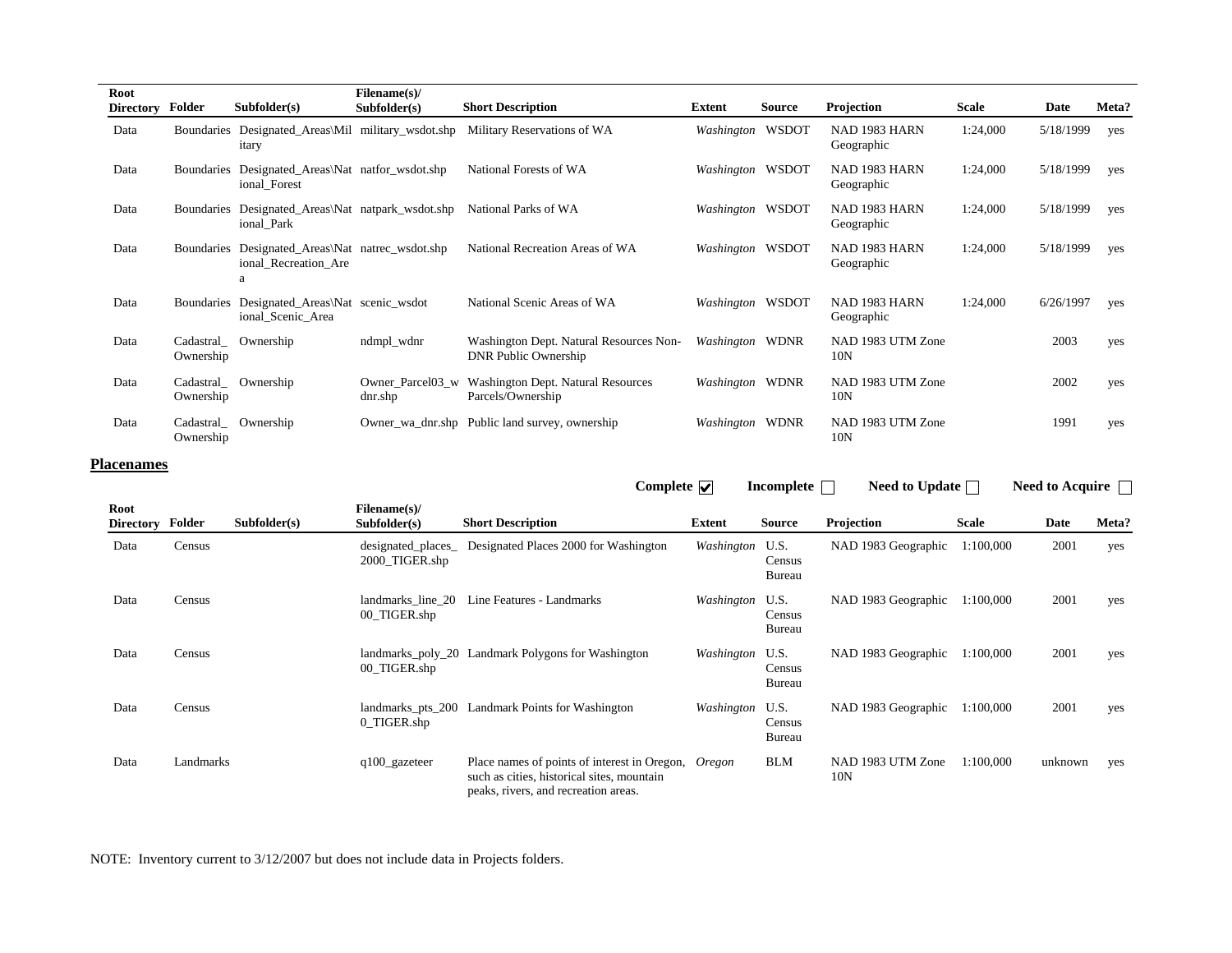| Data | Landmarks | $q100$ ppl $100$            | Populated place names of Oregon,<br>Washington, Idaho, California and Nevada, A/NV<br>with a cartographic depiction of their major<br>urban roadways to depict the general city<br>layout | WA/OR/ID/C BLM             | NAD 1983 UTM Zone<br>10N             | 1:100.000 | unknown | yes |
|------|-----------|-----------------------------|-------------------------------------------------------------------------------------------------------------------------------------------------------------------------------------------|----------------------------|--------------------------------------|-----------|---------|-----|
| Data | Landmarks | gnis_orwa.shp               | Geographic Names Information System                                                                                                                                                       | Washington/ USGS<br>Oregon | NAD 1983 UTM Zone<br>10 <sub>N</sub> | 1:24.000  | 1981    | yes |
| Data | Landmarks | ppl_orwa.shp                | Populated Places in WA and OR                                                                                                                                                             | Washington/ USGS<br>Oregon | NAD 1983 UTM Zone<br>10N             | 1:24.000  | 1981    | yes |
| Data | Landmarks | wa gnis isld local<br>e.shp | Subset of Geographic Names Information<br>System for islands and rocks in Washington                                                                                                      | Washington USGS            | NAD 1983 UTM Zone<br>10N             | 1:24.000  | 1981    | yes |

# **Terrain/Topography**

|                          | <b>Digital Raster Graphics/NOAA Nautical Chart</b><br>Subfolder(s)<br>Folder<br>Nautical<br>Charts<br>Nautical<br>$1658$ -p.tif<br>Charts |  |                              | Complete $\overline{\mathbf{v}}$                              |                                                         | Incomplete                                                     | Need to Update $\Box$    |              | Need to Acquire $\Box$ |       |
|--------------------------|-------------------------------------------------------------------------------------------------------------------------------------------|--|------------------------------|---------------------------------------------------------------|---------------------------------------------------------|----------------------------------------------------------------|--------------------------|--------------|------------------------|-------|
| Root<br><b>Directory</b> |                                                                                                                                           |  | Filename(s)/<br>Subfolder(s) | <b>Short Description</b>                                      | <b>Extent</b>                                           | <b>Source</b>                                                  | Projection               | <b>Scale</b> | Date                   | Meta? |
| Data                     |                                                                                                                                           |  | 1657-p.tif                   | Strait of Juan de Fuca to Strait of Georgia                   | Strait of<br>Juan de<br>Fuca to<br>Strait of<br>Georgia | <b>NOAA</b><br>National<br>Ocean<br>Service<br>Coast<br>Survey | NAD 1983 UTM Zone<br>10N | 1:80,000     | 2000                   | yes   |
| Data                     |                                                                                                                                           |  |                              | Strait of Juan de Fuca to Strait of Georgia<br>Drayton Harbor | Strait of<br>Juan de<br>Fuca to<br>Strait of<br>Georgia | <b>NOAA</b><br>National<br>Ocean<br>Service<br>Coast<br>Survey | NAD 1983 UTM Zone<br>10N | 1:30,000     | 2000                   | yes   |
| Data                     | Nautical<br>Charts                                                                                                                        |  | 1679-p.tif                   | Puget Sound                                                   | Puget Sound NOAA                                        | National<br>Ocean<br>Service<br>Coast<br>Survey                | NAD 1983 UTM Zone<br>10N | 1:40,000     | 2000                   | yes   |
| Data                     | Nautical<br>Charts                                                                                                                        |  | $1689$ -p.tif                | Admiralty Inlet and Puget Sound to Seattle Puget Sound NOAA   |                                                         | National<br>Ocean<br>Service<br>Coast<br>Survey                | NAD 1983 UTM Zone<br>10N | 1:80,000     | 2000                   | yes   |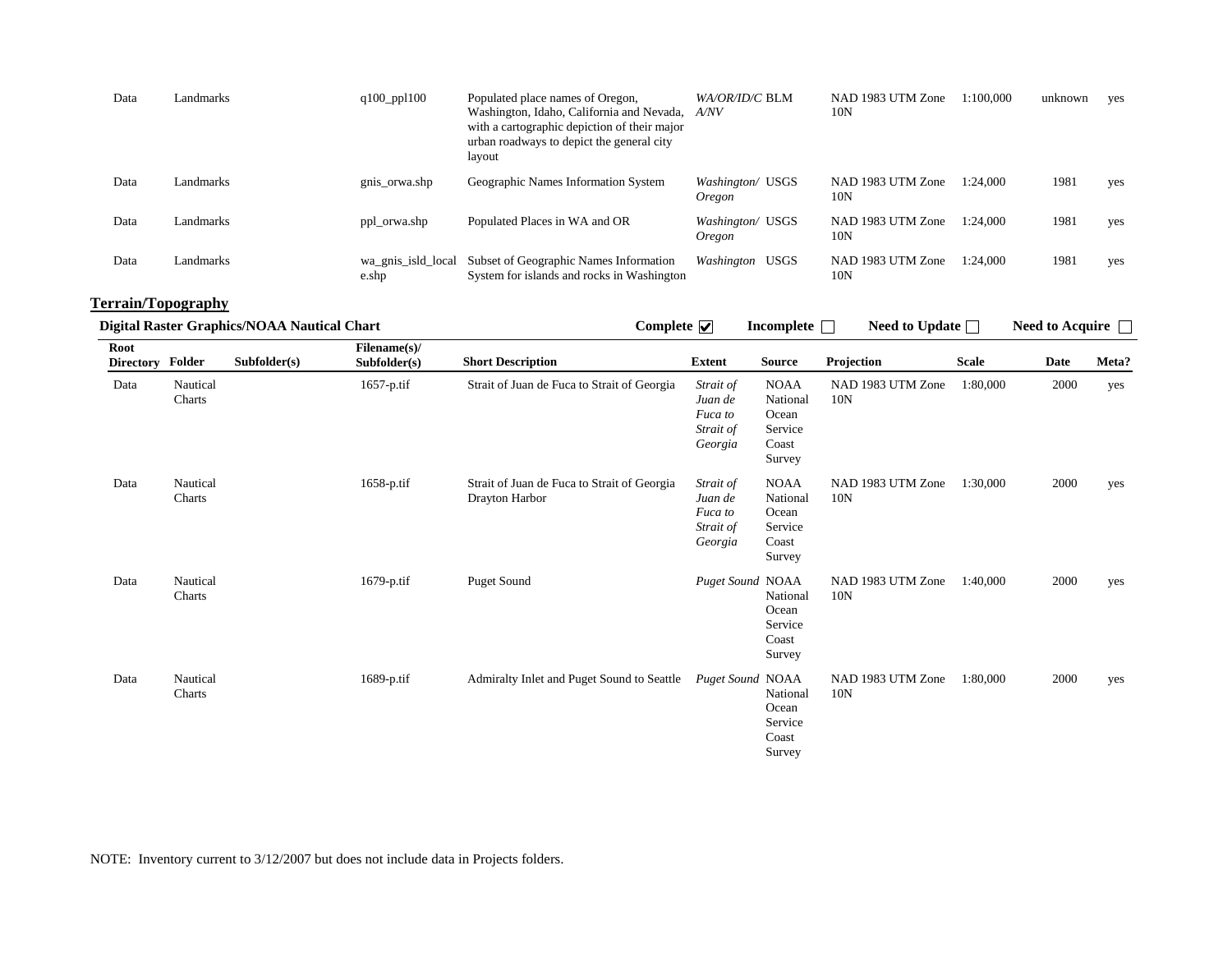| Data | Nautical<br>Charts |                                             | 1723-p.tif   | Strait of Juan de Fuca Eastern Part                                                                                    | Columbia<br>River            | <b>NOAA</b><br>National<br>Ocean<br>Service<br>Coast<br>Survey | NAD 1983 UTM Zone<br>10N | 1:80,000  | 2000 | yes |
|------|--------------------|---------------------------------------------|--------------|------------------------------------------------------------------------------------------------------------------------|------------------------------|----------------------------------------------------------------|--------------------------|-----------|------|-----|
| Data | Nautical<br>Charts |                                             | $1724-p.tif$ | Approaches to Admiralty Inlet                                                                                          | Admiralty<br><i>Inlet</i>    | <b>NOAA</b><br>National<br>Ocean<br>Service<br>Coast<br>Survey | NAD 1983 UTM Zone<br>10N | 1:40,000  | 2000 | yes |
| Data | Nautical<br>Charts |                                             | 1726-p.tif   | Approaches to Strait of Juan de Fuca<br>Destruction Island to Amphitrite                                               | Strait of<br>Juan de<br>Fuca | <b>NOAA</b><br>National<br>Ocean<br>Service<br>Coast<br>Survey | NAD 1983 UTM Zone<br>10N | 1:176,253 | 2000 | yes |
| Data | Nautical<br>Charts |                                             | 1729-p.tif   | Cape Flattery                                                                                                          | Cape<br>Flattery             | <b>NOAA</b><br>National<br>Ocean<br>Service<br>Coast<br>Survey | NAD 1983 UTM Zone<br>10N | 1:40,000  | 2000 | yes |
| Data | Nautical<br>Charts |                                             | 1730-p.tif   | Columbia River to Destruction Island                                                                                   | Washington<br>coast          | <b>NOAA</b><br>National<br>Ocean<br>Service<br>Coast<br>Survey | NAD 1983 UTM Zone<br>10N | 1:180,789 | 2000 | yes |
| Data | Nautical<br>Charts |                                             | 1938-p.tif   | <b>Puget Sound</b>                                                                                                     | Puget Sound NOAA             | National<br>Ocean<br>Service<br>Coast<br>Survey                | NAD 1983 UTM Zone<br>10N | 1:25,000  | 2000 | yes |
| Data | Topo               | DRG100\National_Ge 48122, 48123<br>ographic |              | Individual 1:24,000 quad tiles in folders<br>named by 1x1 degree quads. 1:100,000<br>National Geographic Hillshade DRG | Northwest<br>Washington      | <b>NGTOPO</b>                                                  | NAD 1983 UTM Zone<br>10N | 1:100,000 |      | no  |
| Data | Topo               | DRG24\National_Geo 48122, 48123<br>graphic  |              | Individual 1:24,000 quad tiles in folders<br>named by 1x1 degree quads. 1:24,000<br>National Geographic Hillshade DRG  | Northwest<br>Washington      | <b>NGTOPO</b>                                                  | NAD 1983 UTM Zone<br>10N | 1:24,000  |      | no  |
| Data | Topo               | DRG24\USGS                                  | 48122, 48123 | Individual 1:24,000 quad tiles in folders<br>named by $1x1$ degree quads. $1:24,000$<br>USGS DRG                       | Northwest<br>Washington      | <b>USGS</b>                                                    | NAD 1983 UTM Zone<br>10N | 1:24,000  |      | no  |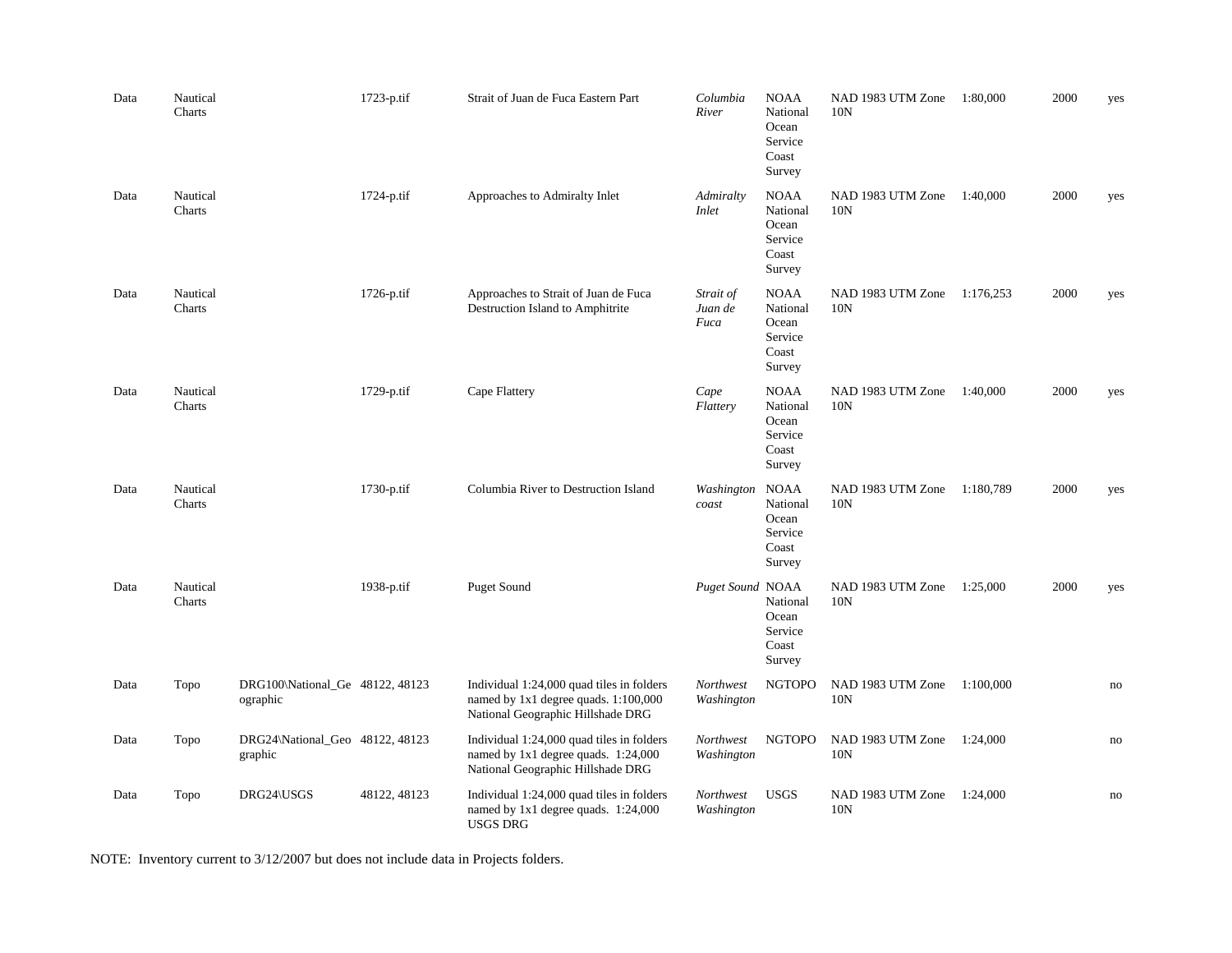| Data | Topo | DRG24\USGS\Mosai snj_gs.tif<br>$\mathbf{c}\mathbf{s}$ |                  | Grayscale 1:24,000 USGS DRG mosaic for SNJ<br><b>SNJ</b>                                                                                                                                               |                                   | <b>USGS</b> | NAD 1983 UTM Zone<br>10N                      | 1:24,000  |          | no  |
|------|------|-------------------------------------------------------|------------------|--------------------------------------------------------------------------------------------------------------------------------------------------------------------------------------------------------|-----------------------------------|-------------|-----------------------------------------------|-----------|----------|-----|
| Data | Topo | <b>DRG250</b>                                         | $r1$ _drg250.sid | Color Flat 1:250,000 DRG                                                                                                                                                                               | Regional                          | <b>USGS</b> | NAD 1983 Albers                               | 1:250,000 |          | no  |
| Data | Topo | Historic_T-sheets                                     | mega_T_sps.mdb   | Point locations and information regarding<br>edgematching of United States Coast &<br>Geodetic Survey Topographic Sheets (T-<br>sheets) of Puget Sound and the Strait of<br>Juan de Fuca (1852 - 1926) | NW<br>Washington S                |             | USCG/USG NAD 1983 UTM Zone<br>10N             | 1:10,000  | 4/1/2005 | yes |
| Data | Topo | Historic_T-sheets                                     | t0539.tif        | Map of New Dungeness, Strait of Juan de<br>Fuca                                                                                                                                                        | Dungeness<br>Bay and Spit S       |             | USCG/USG NAD 1983 UTM Zone<br>10 <sub>N</sub> | 1:10.000  | 1855     | yes |
| Data | Topo | Historic_T-sheets                                     | t1124.tif        | Entrance and Approaches to Port Discovery                                                                                                                                                              | Protection<br><b>Island</b>       | S           | USCG/USG NAD 1983 UTM Zone<br>10N             | 1:10,000  | 1868-9   | yes |
| Data | Topo | Historic T-sheets                                     | $t1168$ .tif     | Part of New Dungeness                                                                                                                                                                                  | SE of<br>Dungeness                | S           | USCG/USG NAD 1983 UTM Zone<br>10N             | 1:10.000  | 1870     | yes |
| Data | Topo | Historic_T-sheets                                     | t1169.tif        | Protection Island to New Dungeness, Strait<br>of Juan de Fuca                                                                                                                                          | Harbor                            | S           | Washington USCG/USG NAD 1983 UTM Zone<br>10N  | 1:10,000  | 1870     | yes |
| Data | Topo | Historic_T-sheets                                     | t1170.tif        | Smith and Minor Islands                                                                                                                                                                                | Smith and<br>Minor                | S           | USCG/USG NAD 1983 UTM Zone<br>10N             | 1:10.000  | 1870     | yes |
| Data | Topo | Historic_T-sheets                                     | t1748.tif        | Topography of Rosario Strait, Cypress,<br>Guemes, and Sinclair Islands                                                                                                                                 | Rosario<br>Strait Islands S       |             | USCG/USG NAD 1983 UTM Zone<br>10N             | 1:10,000  | 1886     | yes |
| Data | Topo | Historic_T-sheets                                     | t1797b.tif       | Topography of Rosario Strait, WT, Lummi<br>and Eliza Islands and Point Frances                                                                                                                         | Lummi and<br>Eliza                | S           | USCG/USG NAD 1983 UTM Zone<br>10N             | 1:10,000  | 1887     | yes |
| Data | Topo | Historic_T-sheets                                     | t1869.tif        | Topography of Gulf of Georgia, WT, NE<br>part of Orcas Island                                                                                                                                          | <b>Orcas</b>                      | S           | USCG/USG NAD 1983 UTM Zone<br>10 <sub>N</sub> | 1:10.000  | 1888     | yes |
| Data | Topo | Historic_T-sheets                                     | t1870.tif        | Topography of Gulf of Georgia, WT, Patos, Sucia and<br>Sucia, and Matia Islands                                                                                                                        | Matia                             | S           | USCG/USG NAD 1983 UTM Zone<br>10N             | 1:10,000  | 1888     | yes |
| Data | Topo | Historic_T-sheets                                     | t1952.tif        | Topography of Washington Sound, Part of<br>Orcas and Blakely Islands                                                                                                                                   | Orcas and<br><b>Blakely</b>       | S           | USCG/USG NAD 1983 UTM Zone<br>10 <sub>N</sub> | 1:10.000  | 1889     | yes |
| Data | Topo | Historic_T-sheets                                     | t1953.tif        | Topography of Washington Sound, Thatcher San Juans,<br>Pass to Watmough Bight                                                                                                                          | Lopez,<br>Decatur                 | S           | USCG/USG NAD 1983 UTM Zone<br>10N             | 1:10.000  | 1889     | yes |
| Data | Topo | Historic_T-sheets                                     | t1954.tif        | Topography of Washington Sound, Part of<br>Orcas Island                                                                                                                                                | Orcas                             | S           | USCG/USG NAD 1983 UTM Zone<br>10N             | 1:10,000  | 1889     | yes |
| Data | Topo | Historic_T-sheets                                     | t1955.tif        | Topography of Washington Sound, N. end<br>of Lopez Island                                                                                                                                              | N end of<br>Lopez                 | S           | USCG/USG NAD 1983 UTM Zone<br>10N             | 1:10.000  | 1889     | yes |
| Data | Topo | Historic_T-sheets                                     | t2192.tif        | Topography of Orcas and Waldron Islands                                                                                                                                                                | Waldron<br>and NW<br><i>Orcas</i> | S           | USCG/USG NAD 1983 UTM Zone<br>10N             | 1:10,000  | 1894     | yes |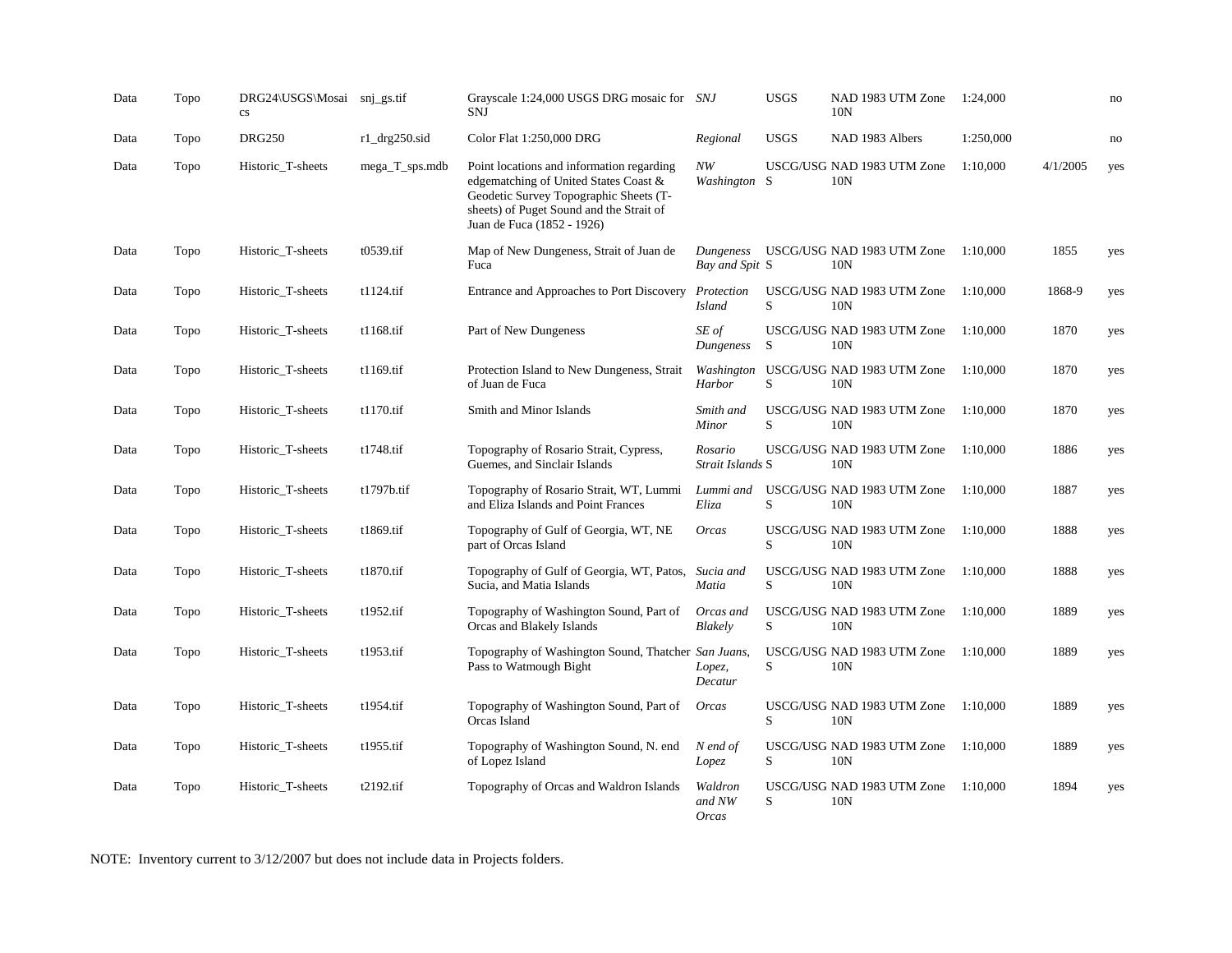|      | <b>Elevation/Bathymetry</b> |                   |           | Complete $ \nabla $                                                         |                                          | <b>Incomplete</b> |                                               | <b>Need to Update</b> |          | Need to Acquire |     |
|------|-----------------------------|-------------------|-----------|-----------------------------------------------------------------------------|------------------------------------------|-------------------|-----------------------------------------------|-----------------------|----------|-----------------|-----|
| Data | Topo                        | Historic_T-sheets | t2302.tif | Washington Sound, Part of Lopez Island,<br>Big Rock to Point Colville       |                                          | S                 | South Lopez USCG/USG NAD 1983 UTM Zone<br>10N |                       | 1:10.000 | 1897            | yes |
| Data | Topo                        | Historic_T-sheets | t2301.tif | Washington Sound, Part of San Juan Island,<br>Pear Point to Eagle Point     | South San<br>Juan                        | S                 | USCG/USG NAD 1983 UTM Zone<br>10N             |                       | 1:10,000 | 1897            | yes |
| Data | Topo                        | Historic_T-sheets | t2300.tif | Washington Sound, Part of San Juan Island,<br>Dead Man's Bay to Eagle Point | South San<br>Juan                        | S                 | USCG/USG NAD 1983 UTM Zone<br>10N             |                       | 1:10.000 | 1897            | yes |
| Data | Topo                        | Historic_T-sheets | t2231.tif | Topography of Washington Sound                                              |                                          | S                 | NE San Juan USCG/USG NAD 1983 UTM Zone<br>10N |                       | 1:10,000 | 1895            | yes |
| Data | Topo                        | Historic_T-sheets | t2230.tif | Orcas, Shaw, and San Juan Islands                                           | Orcas,<br>Shaw, San<br>Juan              | S                 | USCG/USG NAD 1983 UTM Zone<br>10N             |                       | 1:10.000 | 1895            | yes |
| Data | Topo                        | Historic_T-sheets | t2229.tif | Topography of Washington Sound, Orcas,<br>Shaw, and other islands           | <b>Orcas</b>                             | S                 | USCG/USG NAD 1983 UTM Zone<br>10N             |                       | 1:10,000 | 1895            | yes |
| Data | Topo                        | Historic T-sheets | t2194.tif | Topography of Washington Sound, San<br>Juan and Henry Islands               | NW San<br>Juan                           | S                 | USCG/USG NAD 1983 UTM Zone<br>10N             |                       | 1:10.000 | 1894            | yes |
| Data | Topo                        | Historic_T-sheets | t2193.tif | Topography of Stuart, Spieden, and North<br>San Juan                        | Stuart.<br>Spieden,<br>North San<br>Juan | S                 | USCG/USG NAD 1983 UTM Zone<br>10N             |                       | 1:10.000 | 1894            | yes |

| Root<br><b>Directory</b> | Folder    | Subfolder(s) | Filename(s)/<br>Subfolder(s) | <b>Short Description</b>                                                                                                                                                                                                                                                                                                                                 | Extent                | Source      | Projection               | <b>Scale</b> | Date | Meta? |
|--------------------------|-----------|--------------|------------------------------|----------------------------------------------------------------------------------------------------------------------------------------------------------------------------------------------------------------------------------------------------------------------------------------------------------------------------------------------------------|-----------------------|-------------|--------------------------|--------------|------|-------|
| Data                     | Elevation | <b>NED</b>   | $ned\_utm_c$                 | Digital Elevation Model 30 Meter NED<br>Seamless reprojected to NAD 1983 UTM<br>Zone 10N clipped to Oregon                                                                                                                                                                                                                                               | Oregon                | <b>USGS</b> | NAD 1983 UTM Zone<br>10N |              |      | no    |
| Data                     | Elevation | <b>NED</b>   | $ned\_utm_c_h$               | Hillshade of Digital Elevation Model 30<br>Meter NED Seamless reprojected to NAD<br>1983 UTM Zone 10N clipped to Oregon                                                                                                                                                                                                                                  | Oregon                | <b>USGS</b> | NAD 1983 UTM Zone<br>10N |              |      | no    |
| Data                     | Elevation | $psdem_2000$ | $psdem_2000$                 | Combined 30m bathymetry and topography<br>of Western Washington, including the<br>Straits of Juan de Fuca, Puget Sound and<br>Hood Canal. This data was current as of<br>2000 and has been superseded in the Puget<br>Lowland by the PSDEM2005. However,<br>this dataset covers a larger area and is still<br>useful for large-scale analysis (1:50000). | Western<br>Washington | UW          | NAD 1927 UTM Zone<br>10N |              |      | yes   |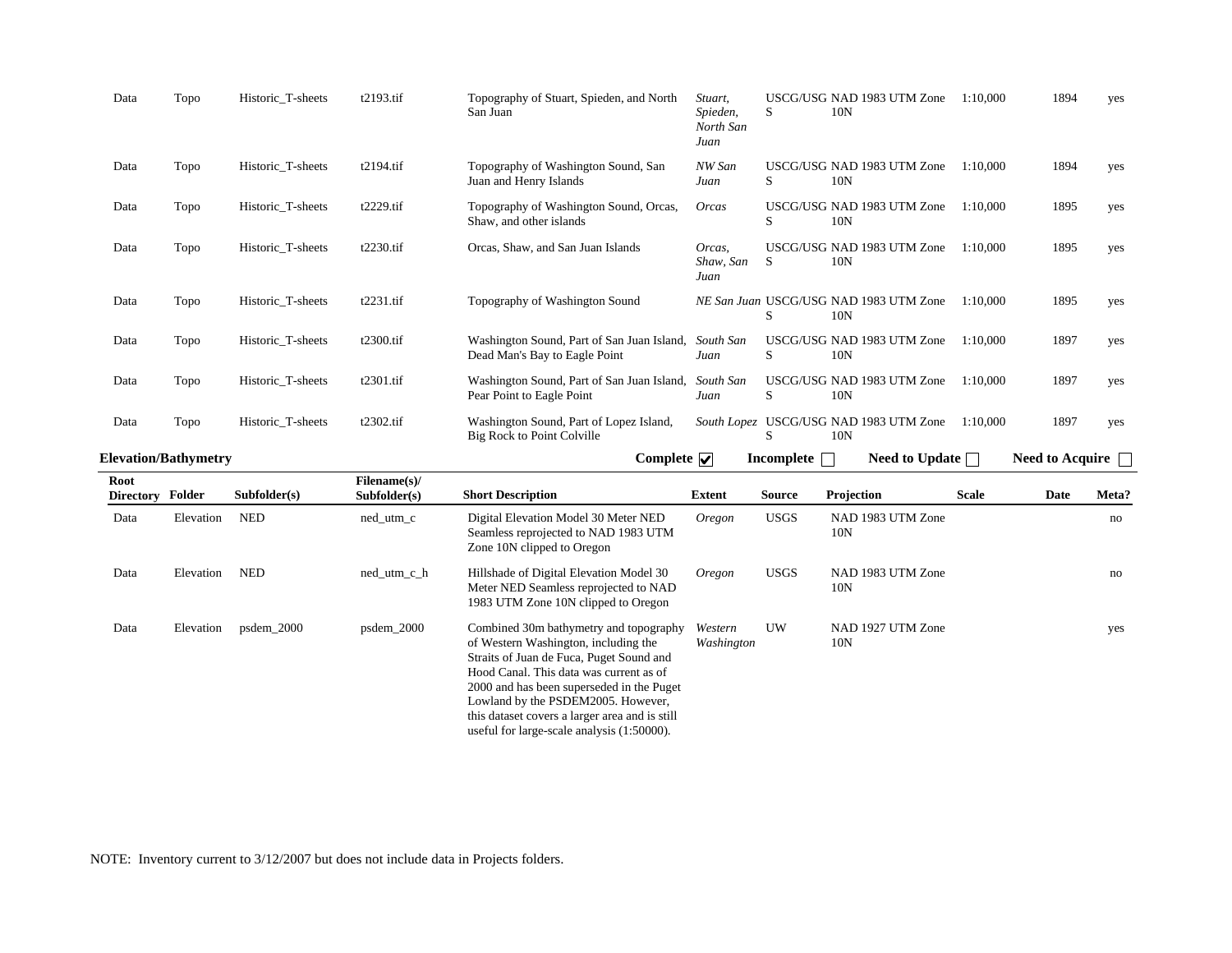| Data | Elevation | psdem_2005                            | psdem_2005                                              | Combined bathymetry and topography of<br>Puget Lowland, including Puget Sound,<br>Hood Canal and Lake Washington. This<br>data was current as of 2005. The data set<br>was derived from high resolution LIDAR<br>and multibeam SONAR wherever these data<br>were available. It is suitable for detailed<br>work at the 1:24000 level. | Puget<br>Lowland                  | <b>UW</b>   | NAD 1983 State Plane<br><b>Washington North FIPS</b><br>4601 Feet |      | yes |
|------|-----------|---------------------------------------|---------------------------------------------------------|---------------------------------------------------------------------------------------------------------------------------------------------------------------------------------------------------------------------------------------------------------------------------------------------------------------------------------------|-----------------------------------|-------------|-------------------------------------------------------------------|------|-----|
| Data | Elevation | DEM10                                 | cape_flattery,<br>copalis_beach,<br>victoria            | Digital Elevation Model 10 Meter by 250k<br>degree quads                                                                                                                                                                                                                                                                              | Western<br>Washington             | <b>USGS</b> | NAD 1983 UTM Zone<br>10N                                          | 1998 | yes |
| Data | Elevation | LIDAR\bare_earth\cla<br><b>llam</b>   |                                                         | 6ft LIDAR derived bare earth DEM for<br>Dungeness Spit and surrounding area                                                                                                                                                                                                                                                           | <b>DNG</b>                        | <b>PSLC</b> | NAD 1983 State Plane<br><b>Washington North FIPS</b><br>4601 Feet | 2001 | yes |
| Data | Elevation | $LIDAR\top_surface\clap{\c}$<br>allam |                                                         | 6ft LIDAR derived top surface DEM for<br>Dungeness Spit and surrounding area                                                                                                                                                                                                                                                          | DNG                               | <b>PSLC</b> | NAD 1983 State Plane<br><b>Washington North FIPS</b><br>4601 Feet | 2001 | yes |
| Data | Elevation | <b>NED</b>                            | $dem01-1, dem01-$<br>2, dem $01-3$ ,<br>$dem01-4$ , ned | Digital Elevation Model 30 Meter NED<br><b>Seamless</b>                                                                                                                                                                                                                                                                               | Washington/ USGS<br><i>Oregon</i> |             | NAD 1983 Geographic                                               |      | yes |
| Data | Elevation | <b>NED</b>                            | ned_utm                                                 | Digital Elevation Model 30 Meter NED<br>Seamless reprojected to NAD 1983 UTM<br>Zone 10N                                                                                                                                                                                                                                              | Washington/ USGS<br><i>Oregon</i> |             | NAD 1983 UTM Zone<br>10N                                          |      | yes |

# **Transportation**

| <b>Roads</b>             |        |                                                                 |                                   | Complete $\overline{\mathbf{v}}$                                              |                                                                   | Incomplete               | Need to Update $\square$                                          |              | <b>Need to Acquire</b> |       |
|--------------------------|--------|-----------------------------------------------------------------|-----------------------------------|-------------------------------------------------------------------------------|-------------------------------------------------------------------|--------------------------|-------------------------------------------------------------------|--------------|------------------------|-------|
| Root<br><b>Directory</b> | Folder | Subfolder(s)                                                    | Filename(s)/<br>Subfolder(s)      | <b>Short Description</b>                                                      | Extent                                                            | <b>Source</b>            | Projection                                                        | <b>Scale</b> | Date                   | Meta? |
| Data                     | Census |                                                                 | misc transport 200<br>0 TIGER.shp | Line Features - Misc. Transport for<br>Washington                             | Washington U.S.                                                   | Census<br>Bureau         | NAD 1983 Geographic                                               | 1:100,000    | 2001                   | yes   |
| Data                     | Census |                                                                 | roads 2000 TIGE<br>R.shp          | Line Features - Roads for Washington                                          | Clallam,<br>Jefferson,<br>Whatcom,<br>Island, San<br>Juan, Skagit | U.S.<br>Census<br>Bureau | NAD 1983 Geographic                                               | 1:100,000    | 2001                   | yes   |
| Data                     | ion    | Transportat Roads_ROW\BLM\sp spokane_gtrn_arc<br>okane_gtrn.mdb |                                   | BLM Spokane district ground transportation Washington BLM<br>roads and trails |                                                                   |                          | NAD 1983 Geographic                                               | 1:24,000     | 9/1/2006               | yes   |
| Data                     | ion    | Transportat Roads_ROW\san_jua<br>n_county                       | sanjuancounty.shp                 | address_centerline_Roadway centerlines with address ranges                    | San Juan<br>County                                                | San Juan<br>County       | NAD 1983 State Plane<br><b>Washington North FIPS</b><br>4601 Feet |              | 7/11/2005              | yes   |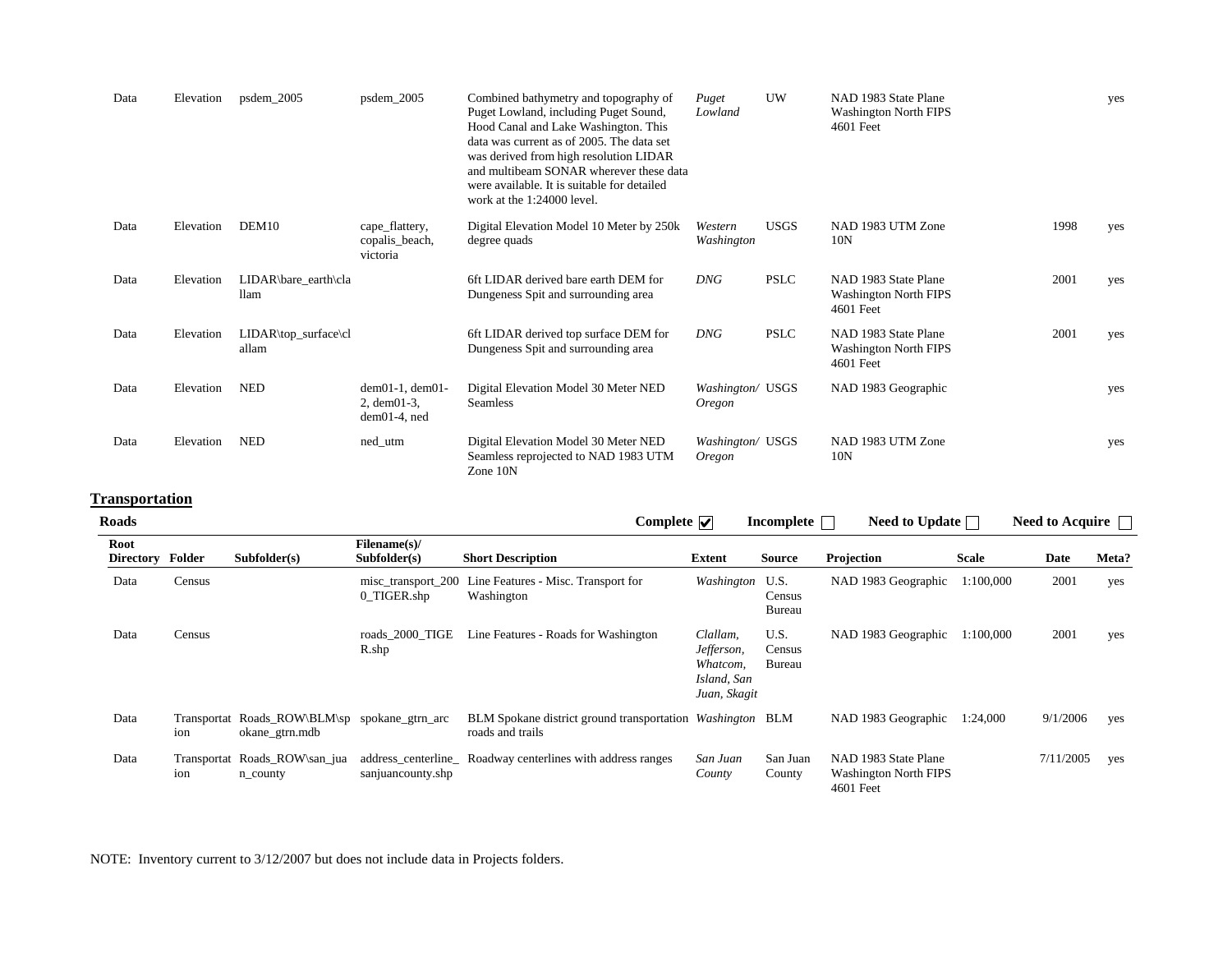| Root<br><b>Directory Folder</b> |                              | Subfolder(s)                                     | Filename(s)/<br>Subfolder(s)                               | <b>Short Description</b>                                                                                                    | <b>Extent</b>                  | Source                          | Projection                                                        | <b>Scale</b> | Date                                    | Meta? |
|---------------------------------|------------------------------|--------------------------------------------------|------------------------------------------------------------|-----------------------------------------------------------------------------------------------------------------------------|--------------------------------|---------------------------------|-------------------------------------------------------------------|--------------|-----------------------------------------|-------|
| Water                           |                              |                                                  |                                                            | $Complete\ \blacksquare$                                                                                                    |                                | Incomplete n                    | Need to Update $\Box$                                             |              | Need to Acquire $\overline{\mathbf{v}}$ |       |
| Data                            | <b>Utilities</b>             | Electric                                         |                                                            | ppprojects bpa.shp Public Projects provided by BPA                                                                          | SW<br>Washington/<br>NW Oregon | <b>BPA</b>                      | NAD 1983 UTM Zone<br>10N                                          |              | unknown                                 | no    |
| Root<br><b>Directory</b>        | Folder                       | Subfolder(s)                                     | Filename(s)/<br>Subfolder(s)                               | <b>Short Description</b>                                                                                                    | <b>Extent</b>                  | <b>Source</b>                   | Projection                                                        | <b>Scale</b> | Date                                    | Meta? |
| Electric                        |                              |                                                  |                                                            | Complete $\overline{\mathbf{v}}$                                                                                            |                                | Incomplete $\Box$               | Need to Update $\Box$                                             |              | Need to Acquire $\Box$                  |       |
| <b>Utilities</b>                |                              |                                                  |                                                            |                                                                                                                             |                                |                                 |                                                                   |              |                                         |       |
| Data                            | Transportat Railroads<br>ion |                                                  | rraband_wdot                                               | Railroads abandoned in WA                                                                                                   | Washington WSDOT               |                                 | NAD 1983 HARN<br>Geographic                                       | 1:24,000     | 4/28/1997                               | yes   |
| Data                            | Transportat Railroads<br>ion |                                                  | rail_wdot                                                  | Railroads active in WA                                                                                                      | Washington WSDOT               |                                 | NAD 1983 HARN<br>Geographic                                       | 1:24,000     | 1/17/1997                               | yes   |
| Data                            | Census                       |                                                  | shp                                                        | rails_2000_TIGER. Line Features - Rails for Washington                                                                      | Washington                     | U.S.<br>Census<br><b>Bureau</b> | NAD 1983 Geographic                                               | 1:100,000    | 2001                                    | yes   |
| Directory Folder                |                              | Subfolder(s)                                     | Subfolder(s)                                               | <b>Short Description</b>                                                                                                    | <b>Extent</b>                  | <b>Source</b>                   | Projection                                                        | <b>Scale</b> | <b>Date</b>                             | Meta? |
| <b>Railroads</b><br>Root        |                              |                                                  | Filename(s)/                                               | Complete $\overline{\mathbf{v}}$                                                                                            |                                | Incomplete $\Box$               | Need to Update $\Box$                                             |              | <b>Need to Acquire</b>                  |       |
|                                 | ion                          | Ferry                                            |                                                            |                                                                                                                             |                                |                                 | Geographic                                                        |              |                                         |       |
| Data                            |                              | Transportat Trans_Infra\WSDOT\                   | skagibrg, whatcbrg<br>ferry.shp                            | Ferry routes of WA                                                                                                          | Washington WSDOT               |                                 | NAD 1983 HARN                                                     | 1:24,000     | 4/15/1999                               | yes   |
| Data                            | ion                          | Transportat Trans_Infra\WSDOT\<br><b>Bridges</b> | clallbrg, islandbrg,<br>jefferbrg,<br>sanjuabrg,           | Bridges organized into directories by county 6 counties                                                                     |                                | <b>WSDOT</b>                    | NAD 1983 HARN<br>Geographic                                       | 1:24,000     | 1/1/1996                                | yes   |
| Data                            | ion                          | Transportat Roads_ROW\WSDO<br>т                  | clallam, island,<br>jefferson, sanjuan,<br>skagit, whatcom | Organized into directories by county and<br>includes local roads, local road text, state<br>routes, and state route shields | 6 counties                     | <b>WSDOT</b>                    | NAD 1983 HARN<br>Geographic                                       | 1:24,000     |                                         | yes   |
| Data                            | ion                          | Transportat Roads_ROW\san_jua<br>n_county        | straddr_sanjuancou Street addresses<br>nty.shp             |                                                                                                                             | San Juan<br>County             | San Juan<br>County              | NAD 1983 State Plane<br><b>Washington North FIPS</b><br>4601 Feet |              |                                         | no    |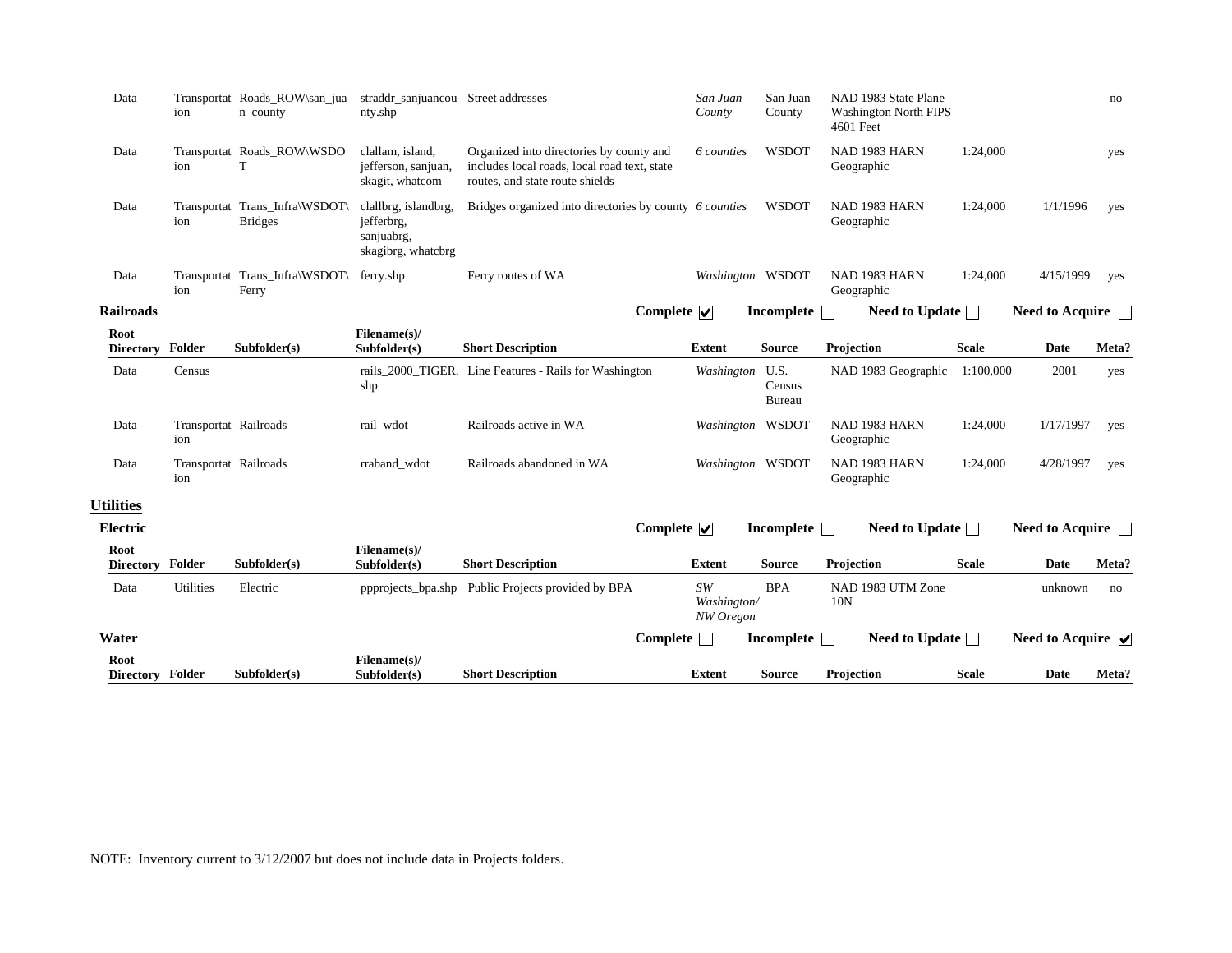# Appendix B. Refuge-specific Spatial Base Data Checklist and Inventory.

# **Biological**

| <b>Vegetation: Plant communities</b> |                |                                                           |                              | $Complete \fbox{}$                                                                                                                                                                                                                                                                                                                                                                            |               | Incomplete        |                                                                 | Need to Update $\Box$ | Need to Acquire $\overline{\mathbf{v}}$ |       |
|--------------------------------------|----------------|-----------------------------------------------------------|------------------------------|-----------------------------------------------------------------------------------------------------------------------------------------------------------------------------------------------------------------------------------------------------------------------------------------------------------------------------------------------------------------------------------------------|---------------|-------------------|-----------------------------------------------------------------|-----------------------|-----------------------------------------|-------|
| Root<br>Directory Folder             |                | Subfolder(s)                                              | Filename(s)/<br>Subfolder(s) | <b>Short Description</b>                                                                                                                                                                                                                                                                                                                                                                      | <b>Extent</b> | <b>Source</b>     | Projection                                                      | <b>Scale</b>          | <b>Date</b>                             | Meta? |
|                                      |                | <b>Vegetation: T&amp;E Species location/ distribution</b> |                              | Complete $\overline{\mathbf{v}}$                                                                                                                                                                                                                                                                                                                                                              |               | <b>Incomplete</b> |                                                                 | Need to Update $\Box$ | Need to Acquire $\Box$                  |       |
| Root<br><b>Directory</b>             | Folder         | Subfolder(s)                                              | Filename(s)/<br>Subfolder(s) | <b>Short Description</b>                                                                                                                                                                                                                                                                                                                                                                      | <b>Extent</b> | <b>Source</b>     | Projection                                                      | <b>Scale</b>          | <b>Date</b>                             | Meta? |
| Data                                 | <b>Biology</b> | Vegetation\WNHP_20 wnhp_curr.shp<br>06\Shapefiles         |                              | This theme contains the most recent site-<br>specific records (observed since 1977) and<br>most precise element location information.<br>In this layer you will find the locations of<br>rare plant species and natural communities<br>that are believed to be extant, however,<br>always refer to the Last Observed Date field<br>for the actual date of the last survey of any<br>location. |               | Washington WNHP   | NAD 1983 HARN State<br>Plane Washington South<br>FIPS 4602 Feet |                       | 8/1/2006                                | yes   |
| Data                                 | <b>Biology</b> | Vegetation\WNHP_20 wnhp_hist.shp<br>06\Shapefiles         |                              | The Historic Theme contains older records<br>of rare species and natural communities that<br>have not been relocated since 1977. This<br>theme also includes a small number of<br>element occurrences that were observed<br>more recently, but with imprecise location<br>information.                                                                                                        |               | Washington WNHP   | NAD 1983 HARN State<br>Plane Washington South<br>FIPS 4602 Feet |                       | 8/1/2006                                | yes   |
|                                      |                | <b>Vegetation: Rare Plant locations</b>                   |                              | Complete $\overline{\mathbf{v}}$                                                                                                                                                                                                                                                                                                                                                              |               | Incomplete        |                                                                 | Need to Update $\Box$ | <b>Need to Acquire</b>                  |       |
| Root<br>Directory Folder             |                | Subfolder(s)                                              | Filename(s)/<br>Subfolder(s) | <b>Short Description</b>                                                                                                                                                                                                                                                                                                                                                                      | <b>Extent</b> | <b>Source</b>     | Projection                                                      | <b>Scale</b>          | <b>Date</b>                             | Meta? |
| Data                                 | <b>Biology</b> | Vegetation\WNHP_20 wnhp_curr.shp<br>06\Shapefiles         |                              | This theme contains the most recent site-<br>specific records (observed since 1977) and<br>most precise element location information.<br>In this layer you will find the locations of<br>rare plant species and natural communities<br>that are believed to be extant, however,<br>always refer to the Last Observed Date field<br>for the actual date of the last survey of any<br>location. |               | Washington WNHP   | NAD 1983 HARN State<br>Plane Washington South<br>FIPS 4602 Feet |                       | 8/1/2006                                | yes   |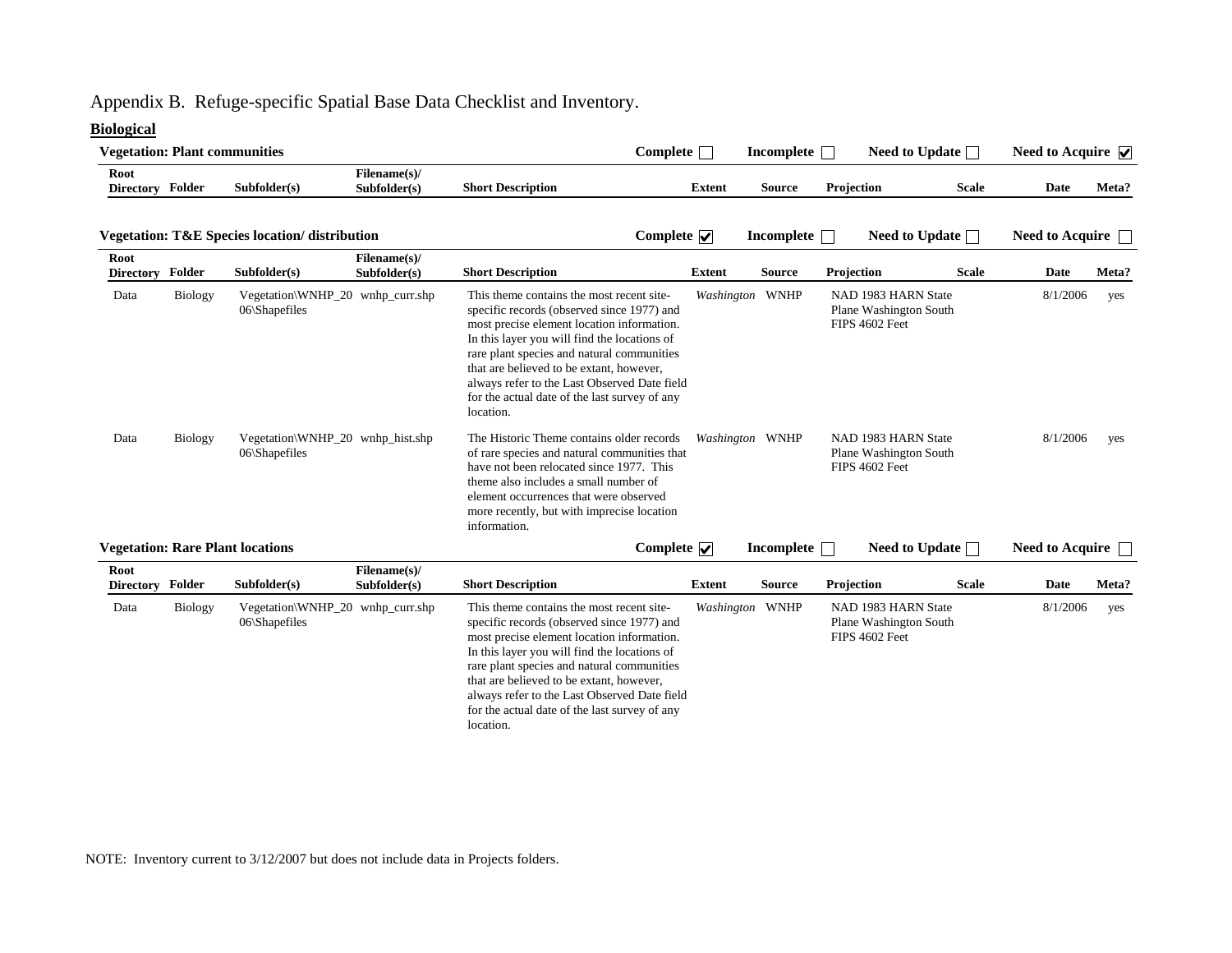| Data                                | <b>Biology</b> | $06\$ Shapefiles | Vegetation\WNHP_20 wnhp_hist.shp | The Historic Theme contains older records<br>of rare species and natural communities that<br>have not been relocated since 1977. This<br>theme also includes a small number of<br>element occurrences that were observed<br>more recently, but with imprecise location<br>information. |            | <i>Washington</i> WNHP | NAD 1983 HARN State<br>Plane Washington South<br>FIPS 4602 Feet |              | 8/1/2006                   | ves   |
|-------------------------------------|----------------|------------------|----------------------------------|----------------------------------------------------------------------------------------------------------------------------------------------------------------------------------------------------------------------------------------------------------------------------------------|------------|------------------------|-----------------------------------------------------------------|--------------|----------------------------|-------|
| <b>Vegetation: Invasive Species</b> |                |                  |                                  |                                                                                                                                                                                                                                                                                        | Complete [ | Incomplete             | <b>Need to Update</b>                                           |              | Need to Acquire $\sqrt{ }$ |       |
| Root<br><b>Directory</b>            | Folder         | Subfolder(s)     | Filename(s)/<br>Subfolder(s)     | <b>Short Description</b>                                                                                                                                                                                                                                                               | Extent     | <b>Source</b>          | <b>Projection</b>                                               | <b>Scale</b> | Date                       | Meta? |

| Wildlife: Habitat        |                |                                                |                                   | Complete                                                                                                                                                                                                                               |                  | Incomplete $\overline{\mathbf{v}}$     | Need to Update $\Box$                                        |              | Need to Acquire $\triangledown$          |       |
|--------------------------|----------------|------------------------------------------------|-----------------------------------|----------------------------------------------------------------------------------------------------------------------------------------------------------------------------------------------------------------------------------------|------------------|----------------------------------------|--------------------------------------------------------------|--------------|------------------------------------------|-------|
| Root<br><b>Directory</b> | Folder         | Subfolder(s)                                   | Filename(s)/<br>Subfolder(s)      | <b>Short Description</b>                                                                                                                                                                                                               | <b>Extent</b>    | <b>Source</b>                          | Projection                                                   | <b>Scale</b> | Date                                     | Meta? |
| Data                     | <b>Biology</b> | Substrate Benthic                              | shorezone_wadnr                   | Directory containing the WA ShoreZone<br>Inventory. Biological themes include kelp,<br>eelgrass, surfgrass, seagrass, salt marsh,<br>sargassum, and dune grass mapping.<br>Physical themes include substrate and<br>shoreline mapping. |                  | Washington WDNR                        | NAD 1927 State Plane<br><b>Washington South FIPS</b><br>4602 | 1:24.000     | 2/1/2001                                 | yes   |
| Data                     | Biology        | Substrate Benthic                              | skagit_1996_interti<br>dal_wadnr  | Directory containing the Puget Sound<br>Intertidal Habitat Inventory 1996 for Skagit<br>County and Northern Whidbey Island.<br>Includes data on substrate and vegetation.                                                              | Skagit<br>County | <b>WDNR</b>                            | NAD 1927 State Plane<br><b>Washington South FIPS</b><br>4602 | 1:24,000     | 1996                                     | yes   |
| Data                     | <b>Biology</b> | Substrate Benthic                              | whatcom 1996 int<br>ertidal_wadnr | Directory containing the Puget Sound<br>Intertidal Habitat Inventory 1996 for<br>Whatcom County and Bellingham Bay.<br>Includes data on substrate and vegetation.                                                                      | Skagit<br>County | <b>WDNR</b>                            | NAD 1927 State Plane<br><b>Washington South FIPS</b><br>4602 | 1:24,000     | 1996                                     | yes   |
|                          |                | Wildlife: Known locations for other conservati |                                   | Complete                                                                                                                                                                                                                               |                  | Incomplete $\vert \triangledown \vert$ | Need to Update $\overline{\mathbf{v}}$                       |              | Need to Acquire $\vert \mathbf{v} \vert$ |       |

| Root<br><b>Directory</b> | Folder         | Subfolder(s) | Filename(s)/<br>Subfolder(s) | <b>Short Description</b>                                            | <b>Extent</b>   | <b>Source</b> | Projection                                                   | <b>Scale</b> | Date | Meta? |
|--------------------------|----------------|--------------|------------------------------|---------------------------------------------------------------------|-----------------|---------------|--------------------------------------------------------------|--------------|------|-------|
| Data                     | <b>Biology</b> | <b>WDFW</b>  | <b>PHS</b>                   | Directory containing WDFW Priority<br>Habitats and Species database | Washington WDFW |               | NAD 1983 State Plane<br><b>Washington South FIPS</b><br>4602 | 1:24.000     | 2007 | yes   |
| Data                     | <b>Biology</b> | <b>WDFW</b>  | Wildlife Heritage            | Directory containing WDFW Heritage<br>Database                      | Washington WDFW |               | NAD 1983 State Plane<br><b>Washington South FIPS</b><br>4602 | 1:24.000     | 2007 | yes   |
| Data                     | <b>Biology</b> | <b>WDFW</b>  | Spotted Owl                  | Directory containing WDFW Spotted Owl<br>Database                   | Washington WDFW |               | NAD 1983 State Plane<br><b>Washington South FIPS</b><br>4602 | 1:24.000     | 2007 | yes   |
| Data                     | <b>Biology</b> | <b>WDFW</b>  | Marbled Murrelet             | Directory containing WDFW Marbled<br><b>Murrelet Database</b>       | Washington WDFW |               | NAD 1983 State Plane<br><b>Washington South FIPS</b><br>4602 | 1:12.000     | 2007 | yes   |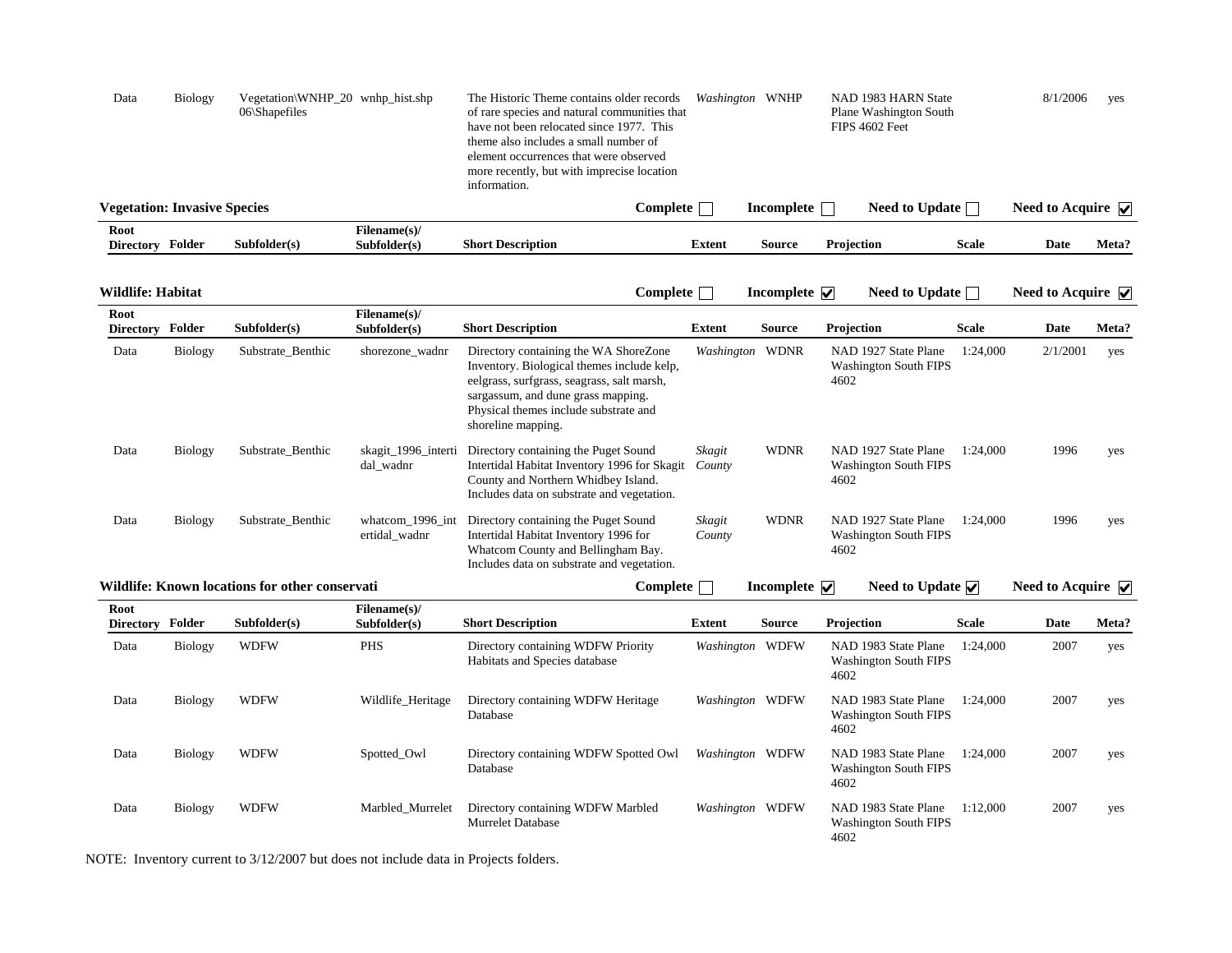| Data | Biology        | <b>WDFW</b>                  | Marine Resources | Directory containing WDFW Marine<br>Resources Database including shellfish<br>resources                                                | Washington WDFW | NAD 1983 State Plane<br><b>Washington South FIPS</b><br>4602    | 2007      | yes |
|------|----------------|------------------------------|------------------|----------------------------------------------------------------------------------------------------------------------------------------|-----------------|-----------------------------------------------------------------|-----------|-----|
| Data | Biology        | <b>WDFW</b>                  | Seabird Colony   | Directory containing Speich and Wahl 1989 Washington WDFW<br>WA Seabird Colony data                                                    |                 | NAD 1983 State Plane<br><b>Washington South FIPS</b><br>4602    | 1989      | yes |
|      | Biology        | <b>WDFW</b>                  | Seal Sealion     | Directory containing WDFW locations of<br>haulout sites published in 2/2002                                                            | Washington WDFW | NAD 1983 State Plane<br><b>Washington South FIPS</b><br>4602    | 2000      | yes |
| Data | <b>Biology</b> | Wildlife\Bird\BAEA0<br>12307 | wdfw be.mdb      | WDFW Bald Eagle occupancy and<br>productivity survey data, priority habitat and<br>species, heritage points and regulatory<br>buffers. | Washington WDFW | NAD 1983 HARN State<br>Plane Washington South<br>FIPS 4602 Feet | 1/23/2007 | yes |

**Wildlife: Other Species location/ distribution Complete Incomplete Incomplete Need to Update Need to Acquire Need to Acquire** 

| Root<br><b>Directory</b> | Folder  | Subfolder(s)                               | Filename(s)/<br>Subfolder(s) | <b>Short Description</b>                                            | <b>Extent</b>         | <b>Source</b> | <b>Projection</b>                           | <b>Scale</b> | Date      | Meta? |
|--------------------------|---------|--------------------------------------------|------------------------------|---------------------------------------------------------------------|-----------------------|---------------|---------------------------------------------|--------------|-----------|-------|
| Data                     | Biology | Species_Range_Natur<br>eserve\Amphibians   |                              | Species ranges for various amphibian<br>species organized by family | Western<br>Hemisphere |               | Natureserve NAD 1983 Geographic             | 1:1.000.000  | 6/18/2005 | ves   |
| Data                     | Biology | Species_Range_Natur<br>$eserve\cdot Birds$ |                              | Species ranges for various bird species<br>organized by family      | Western<br>Hemisphere |               | Natureserve NAD 1983 Geographic 1:1,000,000 |              | 6/28/2005 | ves   |
| Data                     | Biology | Species_Range_Natur<br>eserve\Mammals      |                              | Species ranges for various mammal species<br>organized by family    | Western<br>Hemisphere |               | Natureserve NAD 1983 Geographic             | 1:1.000.000  | 9/20/2005 | ves   |

#### **Cultural Resources**

|              |                              |                          | Complete      |               |            |                                        |                                                                  |                                                                                                                                                                                                                                            |
|--------------|------------------------------|--------------------------|---------------|---------------|------------|----------------------------------------|------------------------------------------------------------------|--------------------------------------------------------------------------------------------------------------------------------------------------------------------------------------------------------------------------------------------|
| Subfolder(s) | Filename(s)/<br>Subfolder(s) | <b>Short Description</b> | <b>Extent</b> | <b>Source</b> | Projection | <b>Scale</b>                           | Date                                                             | Meta?                                                                                                                                                                                                                                      |
|              |                              |                          | Complete      |               |            |                                        |                                                                  |                                                                                                                                                                                                                                            |
| Subfolder(s) | Filename(s)/<br>Subfolder(s) | <b>Short Description</b> | <b>Extent</b> | <b>Source</b> | Projection | <b>Scale</b>                           | <b>Date</b>                                                      | Meta?                                                                                                                                                                                                                                      |
|              |                              |                          | Complete      |               |            |                                        |                                                                  |                                                                                                                                                                                                                                            |
|              | Filename(s)/                 |                          |               |               |            |                                        |                                                                  | Meta?                                                                                                                                                                                                                                      |
|              |                              |                          |               |               |            | Incomplete<br>Incomplete<br>Incomplete | <b>Need to Update</b><br>Need to Update<br><b>Need to Update</b> | Need to Acquire $\triangledown$<br>Need to Acquire $\triangledown$<br>Need to Acquire $\overline{\mathbf{v}}$<br><b>Source</b><br>Scale<br>Subfolder(s)<br><b>Extent</b><br>Projection<br>Date<br><b>Short Description</b><br>Subfolder(s) |

#### **Infrastructure**

**Refuge Roads Complete Incomplete Need to Update Need to Acquire**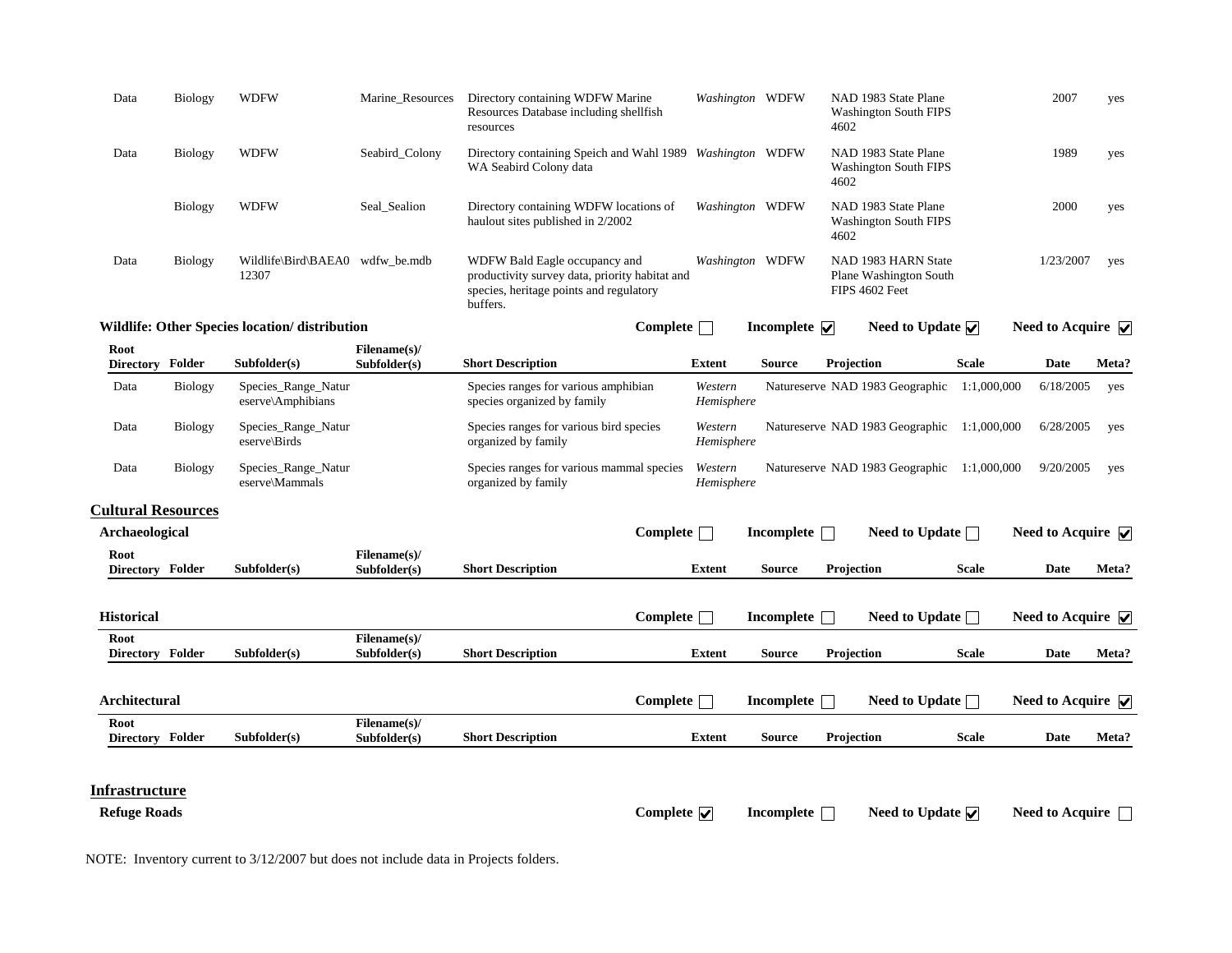| Root<br><b>Directory</b>    | Folder                       | Subfolder(s)                                          | Filename(s)/<br>Subfolder(s) | <b>Short Description</b>                                                           |                   | <b>Extent</b> | <b>Source</b>                      | Projection        |                       | <b>Scale</b> | <b>Date</b>                             | Meta? |
|-----------------------------|------------------------------|-------------------------------------------------------|------------------------------|------------------------------------------------------------------------------------|-------------------|---------------|------------------------------------|-------------------|-----------------------|--------------|-----------------------------------------|-------|
| Data                        | ion                          | Transportat Roads_ROW\Refuge_ wanwr_park.shp<br>Roads |                              | Public parking lots that are located on<br>National Wildlife Refuges in Washington |                   |               | Washington USFWS                   |                   | NAD 1983 Geographic   |              | 2000-2001                               | yes   |
| Data                        | ion                          | Transportat Roads_ROW\Refuge_ wanwr_road.shp<br>Roads |                              | Public roads that are located on National<br>Wildlife Refuges in Washington        |                   |               | Washington USFWS                   |                   | NAD 1983 Geographic   |              | 2000-2001                               | yes   |
| <b>Buildings/Structures</b> |                              |                                                       |                              |                                                                                    | Complete $\Box$   |               | Incomplete $\overline{\mathbf{v}}$ |                   | Need to Update $\Box$ |              | Need to Acquire $\triangledown$         |       |
| Root<br>Directory Folder    |                              | Subfolder(s)                                          | Filename(s)/<br>Subfolder(s) | <b>Short Description</b>                                                           |                   | <b>Extent</b> | <b>Source</b>                      | Projection        |                       | <b>Scale</b> | <b>Date</b>                             | Meta? |
| Data                        | <b>RLGIS</b>                 | FeaturesUnitsMonitori Fac_Property_Pt<br>ng.gdb       |                              | Campgrounds and Restrooms on Matia and SNJ<br>Turn Islands                         |                   |               | <b>USFWS</b>                       |                   | NAD 1983 Geographic   |              | 2006                                    | yes   |
|                             |                              | Recreation (Signs, Kiosks, Blinds, etc.)              |                              |                                                                                    | Complete $\Box$   |               | Incomplete $\overline{\mathbf{v}}$ |                   | Need to Update $\Box$ |              | Need to Acquire $ \mathbf{v} $          |       |
| Root<br>Directory Folder    |                              | Subfolder(s)                                          | Filename(s)/<br>Subfolder(s) | <b>Short Description</b>                                                           |                   | <b>Extent</b> | <b>Source</b>                      | Projection        |                       | <b>Scale</b> | <b>Date</b>                             | Meta? |
| Data                        | <b>RLGIS</b>                 | FeaturesUnitsMonitori Fac_Signs_Posting<br>ng.gdb     | s                            | Signs on Matia and Turn Islands                                                    |                   | <b>SNJ</b>    | <b>USFWS</b>                       |                   | NAD 1983 Geographic   |              | 2006                                    | yes   |
| <b>Management Units</b>     |                              |                                                       |                              |                                                                                    |                   |               |                                    |                   |                       |              |                                         |       |
| <b>Fire</b>                 |                              |                                                       |                              |                                                                                    | $Complete \Box$   |               | Incomplete                         |                   | Need to Update $\Box$ |              | Need to Acquire $\triangledown$         |       |
| Root<br>Directory Folder    |                              | Subfolder(s)                                          | Filename(s)/<br>Subfolder(s) | <b>Short Description</b>                                                           |                   | Extent        | <b>Source</b>                      | <b>Projection</b> |                       | <b>Scale</b> | Date                                    | Meta? |
|                             | Agricultural (e.g., pasture) |                                                       |                              |                                                                                    | Complete $\Box$   |               | Incomplete $\Box$                  |                   | Need to Update $\Box$ |              | Need to Acquire $\overline{\mathbf{V}}$ |       |
| Root                        |                              |                                                       | Filename(s)/                 |                                                                                    |                   |               |                                    |                   |                       |              |                                         |       |
| Directory Folder            |                              | Subfolder(s)                                          | Subfolder(s)                 | <b>Short Description</b>                                                           |                   | <b>Extent</b> | <b>Source</b>                      | Projection        |                       | <b>Scale</b> | <b>Date</b>                             | Meta? |
|                             |                              | Hunting, Fishing, Trapping, Closure                   |                              |                                                                                    | Complete $\Box$   |               | <b>Incomplete</b>                  |                   | Need to Update $\Box$ |              | Need to Acquire $\overline{\mathbf{v}}$ |       |
| Root<br>Directory Folder    |                              | Subfolder(s)                                          | Filename(s)/<br>Subfolder(s) | <b>Short Description</b>                                                           |                   | <b>Extent</b> | <b>Source</b>                      | Projection        |                       | <b>Scale</b> | <b>Date</b>                             | Meta? |
| <b>Wetland/Restoration</b>  |                              |                                                       |                              |                                                                                    | $Complete \Box$   |               | Incomplete                         |                   | <b>Need to Update</b> |              | Need to Acquire $\sqrt{\phantom{a}}$    |       |
| Root                        |                              |                                                       | Filename(s)/                 |                                                                                    |                   |               |                                    |                   |                       |              |                                         |       |
| Directory Folder            |                              | Subfolder(s)                                          | Subfolder(s)                 | <b>Short Description</b>                                                           |                   | <b>Extent</b> | <b>Source</b>                      | Projection        |                       | <b>Scale</b> | Date                                    | Meta? |
| <b>Animal Control</b>       |                              |                                                       |                              |                                                                                    | Complete $\lceil$ |               | <b>Incomplete</b>                  |                   | Need to Update $\Box$ |              | Need to Acquire $\triangledown$         |       |
| Root<br>Directory Folder    |                              | Subfolder(s)                                          | Filename(s)/<br>Subfolder(s) | <b>Short Description</b>                                                           |                   | <b>Extent</b> | Source                             | Projection        |                       | <b>Scale</b> | <b>Date</b>                             | Meta? |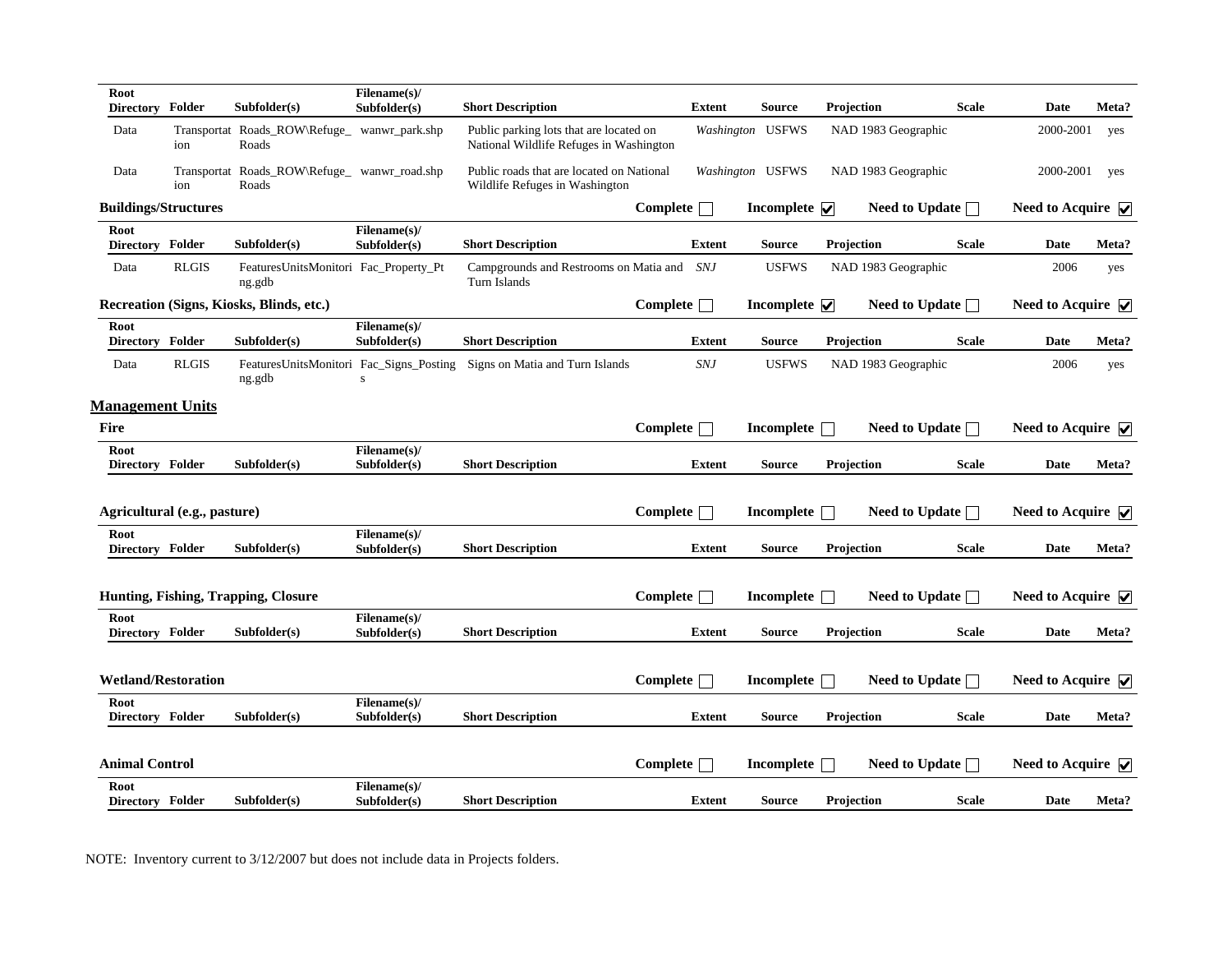| <b>Invasive Species Control</b>           |              |                              |                          | Complete | Incomplete |                   | <b>Need to Update</b> | <b>Need to Acquire</b> |       |
|-------------------------------------------|--------------|------------------------------|--------------------------|----------|------------|-------------------|-----------------------|------------------------|-------|
| Root<br><b>Folder</b><br><b>Directory</b> | Subfolder(s) | Filename(s)/<br>Subfolder(s) | <b>Short Description</b> | Extent   | Source     | <b>Projection</b> | <b>Scale</b>          | Date                   | Meta? |

#### **Public Use**

| <b>Trails</b>                        |                            |                                             |                                            |                                                                                                                       | Complete $\Box$               | Incomplete $\overline{\mathbf{v}}$ |                     | Need to Update $\Box$                  | Need to Acquire $\blacktriangledown$    |       |
|--------------------------------------|----------------------------|---------------------------------------------|--------------------------------------------|-----------------------------------------------------------------------------------------------------------------------|-------------------------------|------------------------------------|---------------------|----------------------------------------|-----------------------------------------|-------|
| Root<br>Directory Folder             |                            | Subfolder(s)                                | Filename(s)/<br>Subfolder(s)               | <b>Short Description</b>                                                                                              | <b>Extent</b>                 | <b>Source</b>                      | Projection          | <b>Scale</b>                           | <b>Date</b>                             | Meta? |
| Data                                 | <b>RLGIS</b>               | FeaturesUnitsMonitori Tran_Trails<br>ng.gdb |                                            | Trails on Matia and Turn Islands                                                                                      | <b>SNJ</b>                    | <b>USFWS</b>                       | NAD 1983 Geographic |                                        | 2006                                    | yes   |
| <b>Boat Ramps</b>                    |                            |                                             |                                            |                                                                                                                       | Complete $\sqrt{\phantom{a}}$ | Incomplete $\Box$                  |                     | Need to Update $\sqrt{\phantom{a}}$    | Need to Acquire $\Box$                  |       |
| Root<br>Directory Folder             |                            | Subfolder(s)                                | Filename(s)/<br>Subfolder(s)               | <b>Short Description</b>                                                                                              | <b>Extent</b>                 | <b>Source</b>                      | Projection          | <b>Scale</b>                           | <b>Date</b>                             | Meta? |
| Data                                 | Infrastruct Boating<br>ure |                                             | boat launches and<br>_moorages_IAC.sh<br>p | Motorized boat launches and moorage<br>facilities of WA from WA state Interagency<br>Committee for Outdoor Recreation |                               | <b>Washington WSICOR</b>           | NAD 1983 Geographic |                                        | 4/1/2003                                | yes   |
| <b>Access Points</b>                 |                            |                                             |                                            |                                                                                                                       | Complete $\Box$               | Incomplete $\Box$                  |                     | Need to Update $\Box$                  | Need to Acquire $\blacktriangledown$    |       |
| Root<br>Directory Folder             |                            | Subfolder(s)                                | Filename(s)/<br>Subfolder(s)               | <b>Short Description</b>                                                                                              | <b>Extent</b>                 | <b>Source</b>                      | Projection          | <b>Scale</b>                           | <b>Date</b>                             | Meta? |
| Interpretation                       |                            |                                             |                                            |                                                                                                                       | Complete $\Box$               | Incomplete $\Box$                  |                     | Need to Update $\Box$                  | Need to Acquire $\overline{\mathbf{v}}$ |       |
| Root<br>Directory Folder             |                            | Subfolder(s)                                | Filename(s)/<br>Subfolder(s)               | <b>Short Description</b>                                                                                              | <b>Extent</b>                 | <b>Source</b>                      | Projection          | <b>Scale</b>                           | <b>Date</b>                             | Meta? |
| <b>Wildlife Observation</b>          |                            |                                             |                                            |                                                                                                                       | Complete $\Box$               | Incomplete $\Box$                  |                     | Need to Update $\Box$                  | Need to Acquire $\overline{\mathbf{v}}$ |       |
| Root<br>Directory Folder             |                            | Subfolder(s)                                | Filename(s)/<br>Subfolder(s)               | <b>Short Description</b>                                                                                              | <b>Extent</b>                 | <b>Source</b>                      | Projection          | <b>Scale</b>                           | <b>Date</b>                             | Meta? |
| <b>Environmental Education sites</b> |                            |                                             |                                            |                                                                                                                       | Complete $\Box$               | Incomplete $\Box$                  |                     | Need to Update $\Box$                  | Need to Acquire $\overline{\mathbf{v}}$ |       |
| Root<br>Directory Folder             |                            | Subfolder(s)                                | Filename(s)/<br>Subfolder(s)               | <b>Short Description</b>                                                                                              | <b>Extent</b>                 | <b>Source</b>                      | Projection          | <b>Scale</b>                           | <b>Date</b>                             | Meta? |
| Photography                          |                            |                                             |                                            |                                                                                                                       | $Complete \Box$               | Incomplete $\Box$                  |                     | Need to Update $\Box$                  | Need to Acquire $\overline{\mathbf{v}}$ |       |
| Root<br>Directory Folder             |                            | Subfolder(s)                                | Filename(s)/<br>Subfolder(s)               | <b>Short Description</b>                                                                                              | <b>Extent</b>                 | <b>Source</b>                      | Projection          | <b>Scale</b>                           | Date                                    | Meta? |
| <b>Fishing/Shellfish</b>             |                            |                                             |                                            |                                                                                                                       | Complete $\nabla$             | Incomplete <b>T</b>                |                     | Need to Update $\overline{\mathbf{v}}$ | Need to Acquire                         |       |